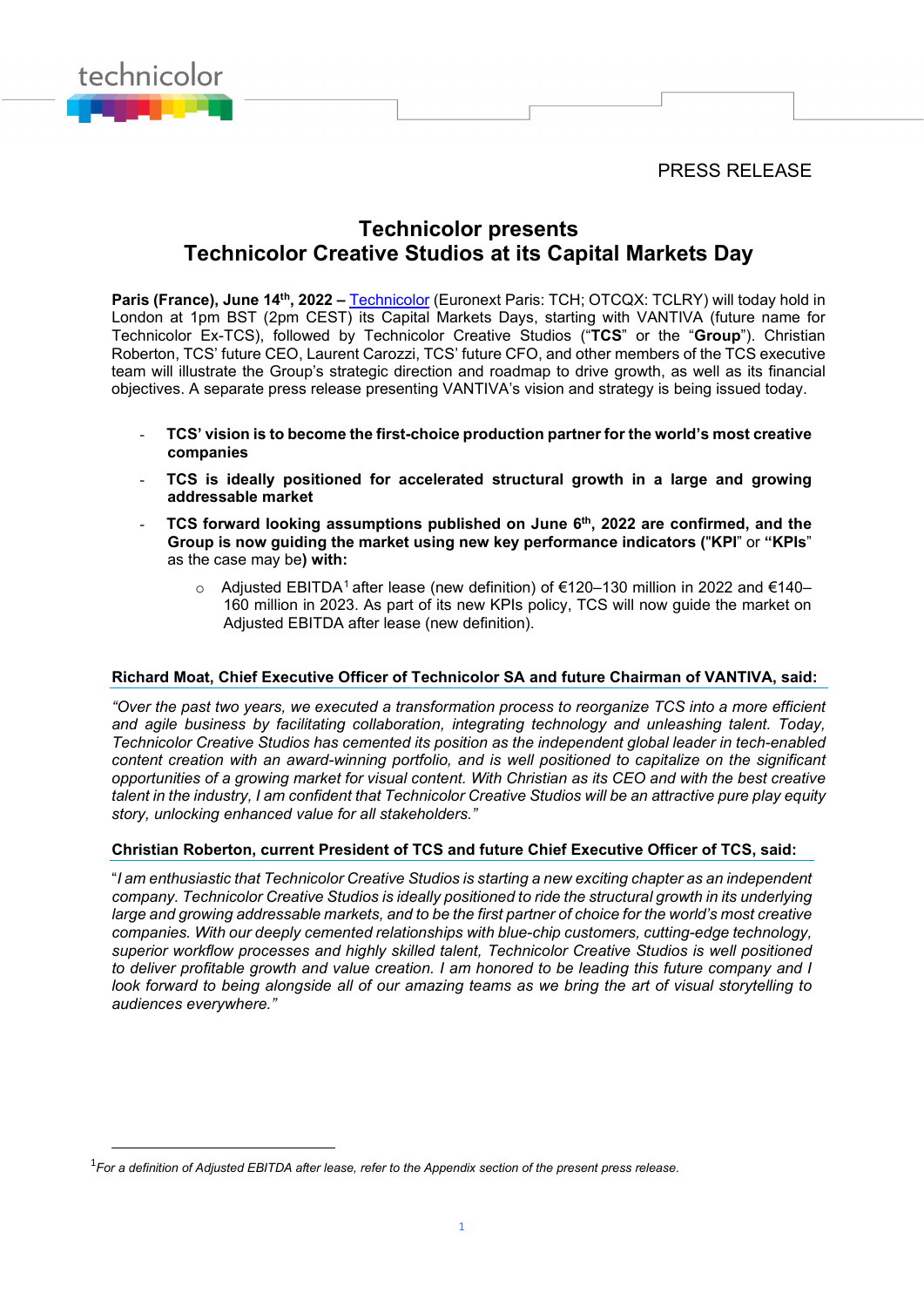## **TCS vision: become the first-choice production partner for the World's most creative companies**

The Group's vision is to be the first-choice production partner for the world's most creative companies. TCS' focus on technology, creativity and talent development, combined with cost efficiency and rigorous management, will drive the company to operate as a client-focused, technology-driven and profitable global studio delivering high-quality projects. Building upon its successes, TCS' mission is to drive growth and margin enhancement across its divisions by facilitating collaboration among TCS' different creative and production capabilities, and by adapting client servicing to the post-Covid-19 era. TCS possesses a strong, experienced management team with proven track records and deep sector expertise.

TCS' key strategic pillars are to:

technicolor

- Expand capacity to meet strong demand and invest in new markets;
- Develop the Technicolor Creative Studios brand to be seen as an Employer of Choice by talent;
- Continue to invest in R&D and Technology;
- Leverage existing capabilities to capture the Metaverse opportunity.

#### **TCS is positioned for accelerated structural growth in a large and growing TAM**

TCS is benefiting from strong positioning on its key markets, which are all growing<sup>2</sup>:

- **MPC**, which represents 40% of TCS 2021 combined revenues, is a leader in Film and Episodic. In 2021, the Film & Episodic VFX market globally had an estimated value of approximately \$4.6 billion. By 2025, the Film & Episodic VFX market is expected to increase to \$7.3 billion, representing an approximate 12% compound annual growth rate ("CAGR") from 2021, as the industry returns to full production and the content arms race continues;
- The Mill, which represents 44% of TCS 2021 combined revenues, produces ground-breaking advertising, branded content and interactive marketing solutions. In 2021, the Brand Experience & Advertising Production market globally had an estimated value of approximately \$30 billion, and is expected to increase to \$39 billion by 2025, representing an approximate 7% CAGR from 2021, expanding beyond traditional media. Advertising spending is, however, sensitive to the macroeconomic environment and GDP growth. Should a recession occur, recession-adjusted forecasts (excluding Metaverse Virtual Asset Creation) could result in a c.10% smaller estimated market size by 2025 according to FTI Consulting estimates;
- **Mikros Animation** is our CGI animation studio dedicated to feature films, and short form and long form episodic content, serving a variety of clients globally. In 2021, it represented 14% of TCS 2021 combined revenues. CGI Animation Services' market globally had an estimated value of approximately \$2.3 billion in 2021, and is expected to increase to \$2.9 billion by 2025, representing a c.6% CAGR from 2021, driven by an increase in the volume of digital episodic content;
- **Technicolor Games** is a leading art services studio for the gaming industry, and represents 2% of TCS 2021 combined revenues. The global market for outsourced game services is expected to grow rapidly, from \$3.3bn in 2021 to \$5.7bn in 2025, representing a 15% CAGR.

<span id="page-1-0"></span><sup>&</sup>lt;sup>2</sup> The market information, including size and growth potential, is taken primarily from independent sources such as FTI Consulting *(Vendor Due Diligence Report, April 2022). All data and information presented in this Press release attributed to FTI Consulting reflect the Group's interpretation of the data, research and viewpoints expressed in the Vendor Due Diligence Report published by FTI Consulting in April 2022 and have not been reviewed by FTI Consulting. Any FTI Consulting publication should be read and interpreted as of its original publication date, not as of the date of this Press release. FTI Consulting does not assume responsibility to third parties for information presented in this press release extracted from studies, reports or other materials prepared by FTI Consulting.*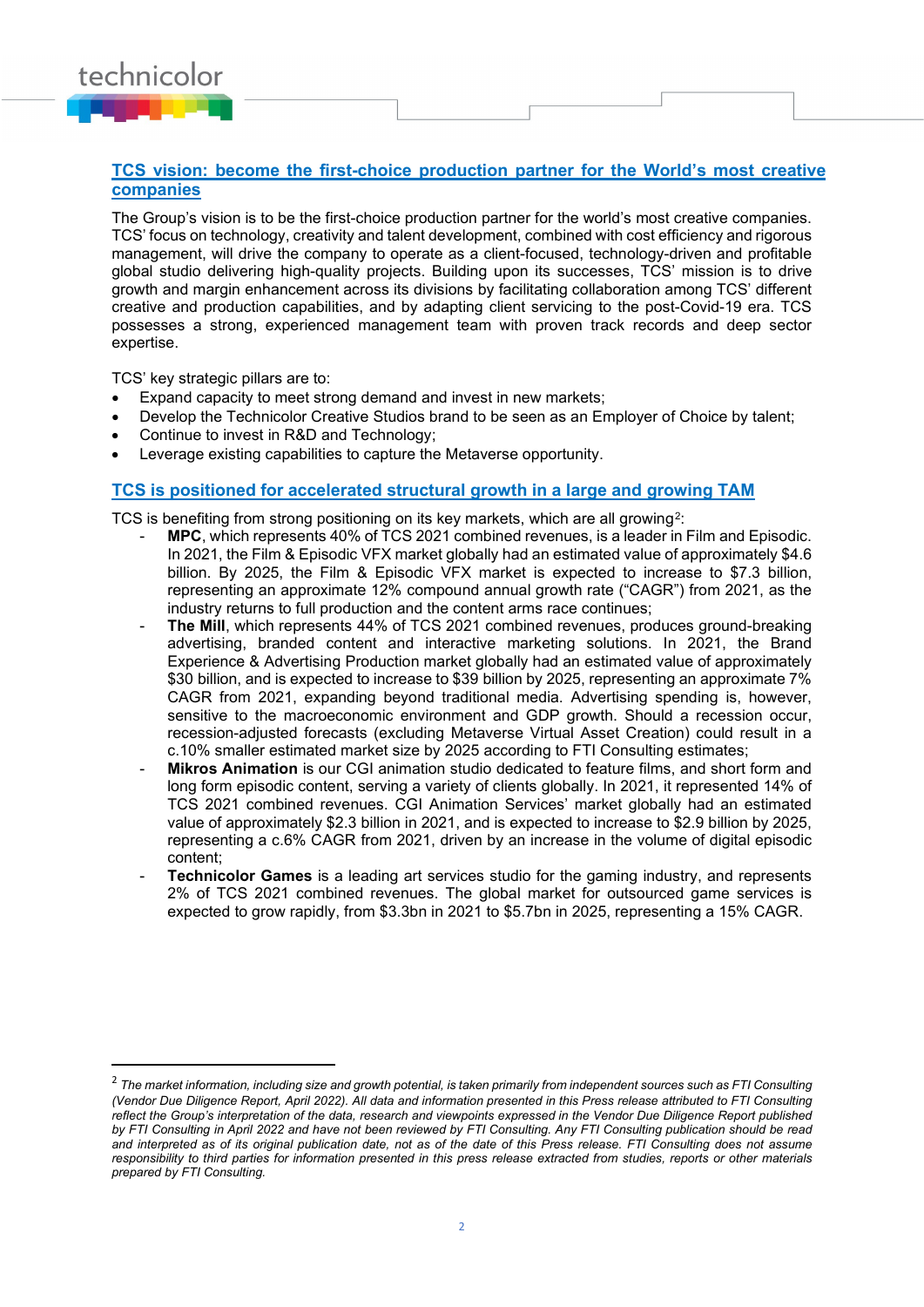

## **Combined Financial Statements and New Key Performance Indicators**

During the Capital Markets Day, Laurent Carozzi, current CFO of Technicolor SA and future CFO of TCS, will present the Combined Financial Accounts along with the new key performance indicators.

As part of the spin-off, TCS has updated its KPIs, with the goal of becoming more comparable with its peers and market practices, and to further align them with the way the business is managed. More precisely TCS intends to follow three KPIs:

- Adjusted EBITDA after lease (new definition);
- Adjusted EBITA after lease (new definition);
- Adjusted Operating Free Cash Flow after lease (new definition).

As a general principle, these KPIs reflect the following:

- *Operating leases (rents):* under IFRS 16, operating leases are capitalized and included in debt. Under the new KPI definitions, they are considered as an operational expense, which improves comparability with peers' reporting under US GAAP;
- *Cloud rendering and other usage-based IT costs:* under previous KPI definitions, these costs are accounted for as either intangible assets (third-party software) or contract costs (cloud rendering) depreciation. However, in light of the evolution of invoicing schemes applied for thirdparty software (which is increasingly invoiced based upon usage as opposed to fixed-term licenses), under the new KPI definitions these costs will be treated as operating expenses;
- *Capital leases:* under IFRS, capital leases (e.g., IT infrastructure and workstations) are accounted for as tangible or intangible assets. Under the new KPI definition, capital leases will be included in the adjusted operating free cash flow.

Combined financial statements, along with detailed definitions and reconciliations of each KPI with previous definitions, are available as an appendix of the present press release.

The spin-off is expected to be completed in Q3 2022, subject to (i) the shareholders' approval of the terms of the spin-off; (ii) the completion of the refinancing discussions with creditors on terms satisfactory to Technicolor Ex-TCS (Vantiva) and TCS; and (iii) customary conditions, consultations and regulatory approvals.

## **Outlook**

TCS is confirming the forward-looking assumptions published on June  $6<sup>th</sup>$ , 2022 while providing additional elements in line with the new KPIs.

Overall, demand for TCS' highest quality VFX & Animation artistry and cutting-edge technology is expected to continue to grow significantly throughout 2022 and 2023.

- At MPC and Mikros Animation, the divisions continue to be awarded multiple new projects, resulting in more than 80% of the revenue pipeline for MPC and Mikros Animation being already committed for 2022 as of the end of April 2022. In addition, the number of feature animation projects in production has grown from two in 2019 to six features in 2022;
- At the Mill, whose activity is closely related to advertising spending, activity growth is being restricted by the current global economic environment. As a result, the Mill is now expecting slower growth than initially anticipated over the period, with the main impact in 2022. Actions to mitigate the impact on margin have already been identified and initiated relating to costs and operational efficiencies;
- At Technicolor Games, demand for games content is expected to continue growing, along with the expansion of the Technicolor Games service offering beyond art services into codevelopment and quality assurance ("QA") services.

Significant investment in artist recruitment, retention, and training (including TCS Academy programs)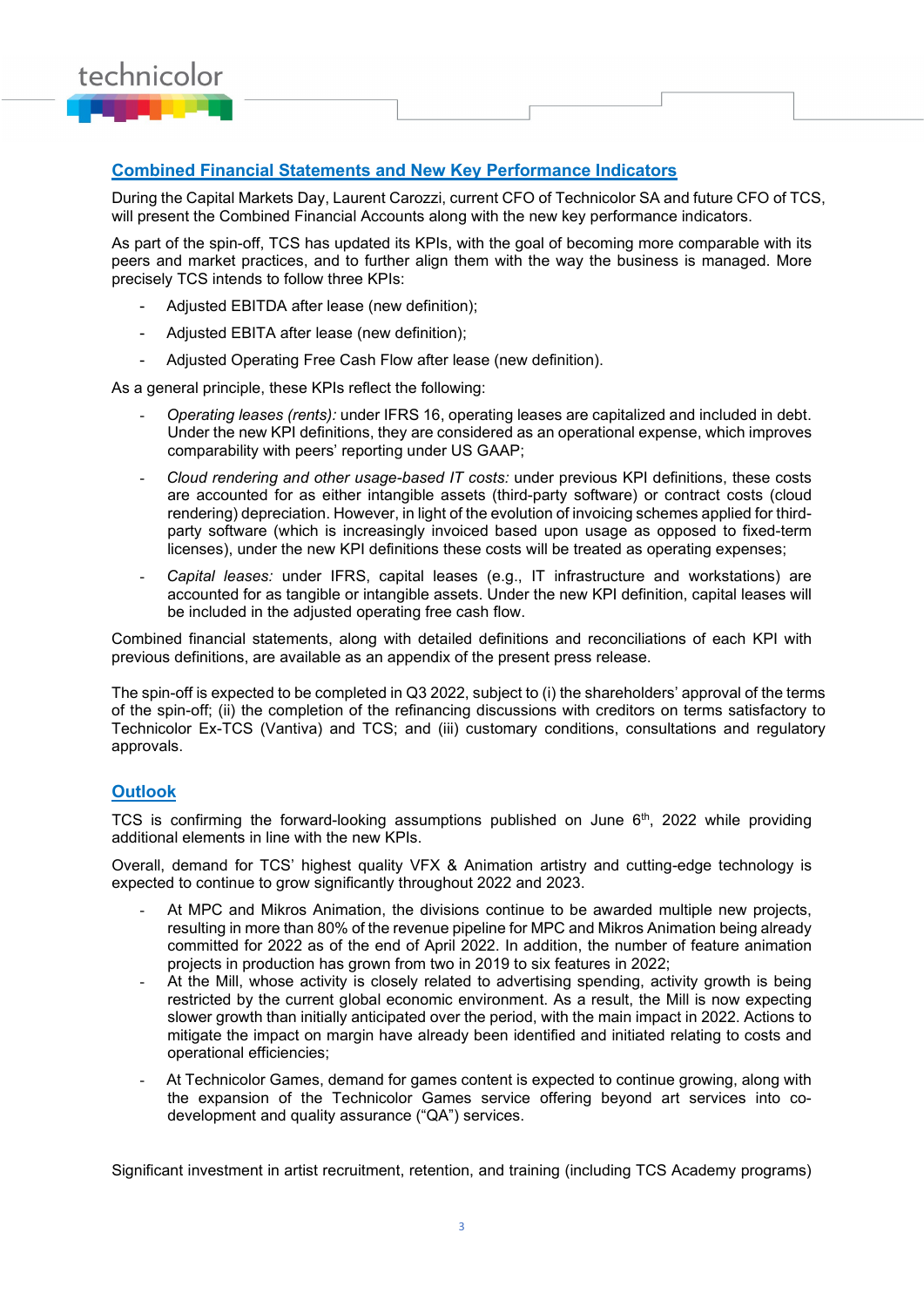

continues, as delivering all pipeline projects remains the main challenge for 2022, as a consequence of the shortage of talent in the market. As of March 31, 2022, TCS headcount approximated c. 11,700 employees across 11 countries.

These market trends result in management targeting the following<sup>3</sup>:

- Adjusted EBITDA<sup>1</sup> (old definition) of €165-175 million in 2022 and €185-205 million in 2023, as presented on June 6<sup>th</sup>, 2022 press release, corresponding to
- an Adjusted EBITDA1 after lease (new definition) of €120–130 million in 2022 and €140–160 million in 2023. As part of its new KPIs policy, TCS will now guide the market on Adjusted EBITDA after lease (new definition).

TCS results are sensitive to its main currencies valuations - notably the US dollar, the Canadian dollar, and the British pound – which have evolved favorably since the beginning of the year. Hedging arrangements are in place to mitigate forex risks.

In addition, TCS' normalized level of capex (excluding other usage-based IT costs) is expected to range between 4% and 5% of revenues, while trending down in the medium term as part of operational efficiency gains; and changes in working capital and other assets and liabilities (excluding cloud rendering) are expected to result in around €10 million cash outflows impact per annum. Capital lease outflows are expected to revert to a normalized level of between €15 and €25 million per annum, in line with 2019 levels before the impact of the pandemic on the industry.

In the medium term, the Group aims at improving its margin profile through multiple sources:

- At MPC, TCS anticipates improving margins by targeting higher value projects and volumes with the major streaming platforms, resulting in better operating leverage;
- At The Mill, TCS will continue its transformation program with improved bid selection, pricing strategy, and efficiencies, increased utilization of TCS' Indian production platform, and the ongoing synergies from the consolidation of the brands;
- At Mikros Animation, TCS expects to improve its margins by continuing to increase the volume of feature-quality projects.

These sources of margin profile improvements will be combined with proven benefits of the global integrated model, notably with the expansion of capacity in India. Headcount in India is expected to increase to c. 70% of direct headcount (compared to 63% in 2021 and 55% in 2019).

## **TCS Financial Policy**

As part of the refinancing process, Technicolor SA has entered into discussions with Barclays and Angelo Gordon who have committed to provide a €375 million debt package to Vantiva subject to customary conditions and approvals. As a result, TCS is now contemplating a term loan of approximately €600 million and a €40 million Revolving Credit Facility.

The Group's priority is to focus on deleveraging over the next two years to align leverage with publicly listed peers (and  $\sim$ 3.5x Net Leverage<sup>[4](#page-3-1)</sup> in the medium term).

TCS does not plan to propose dividends in the near to midterm.

<span id="page-3-0"></span><sup>3</sup>*These guidance for TCS assumes external macroeconomic assumptions, including a EUR/USD exchange rate of 1.15, EUR/CAD of 1.52, EUR/GBP of 0.89. It also includes management assumption reflecting accounting changes implied by the IFRIC interpretation*  on Saas adjustment, relating to the configuration or customization costs in a cloud computing arrangement. The one-off impacts of *IFRIC interpretation are expected to be material for 2022 as software capex were budgeted, resulting in a negative impact on EBITDA with €(4) million, €(2) million on EBITA, and +€4 million on capex. For 2023, these impacts are expected to be less material. Management also estimates running dissynergy costs of €4-6 million in 2022 and €10-15 million in 2023.*

<span id="page-3-1"></span><sup>4</sup>*Net debt/EBITDA*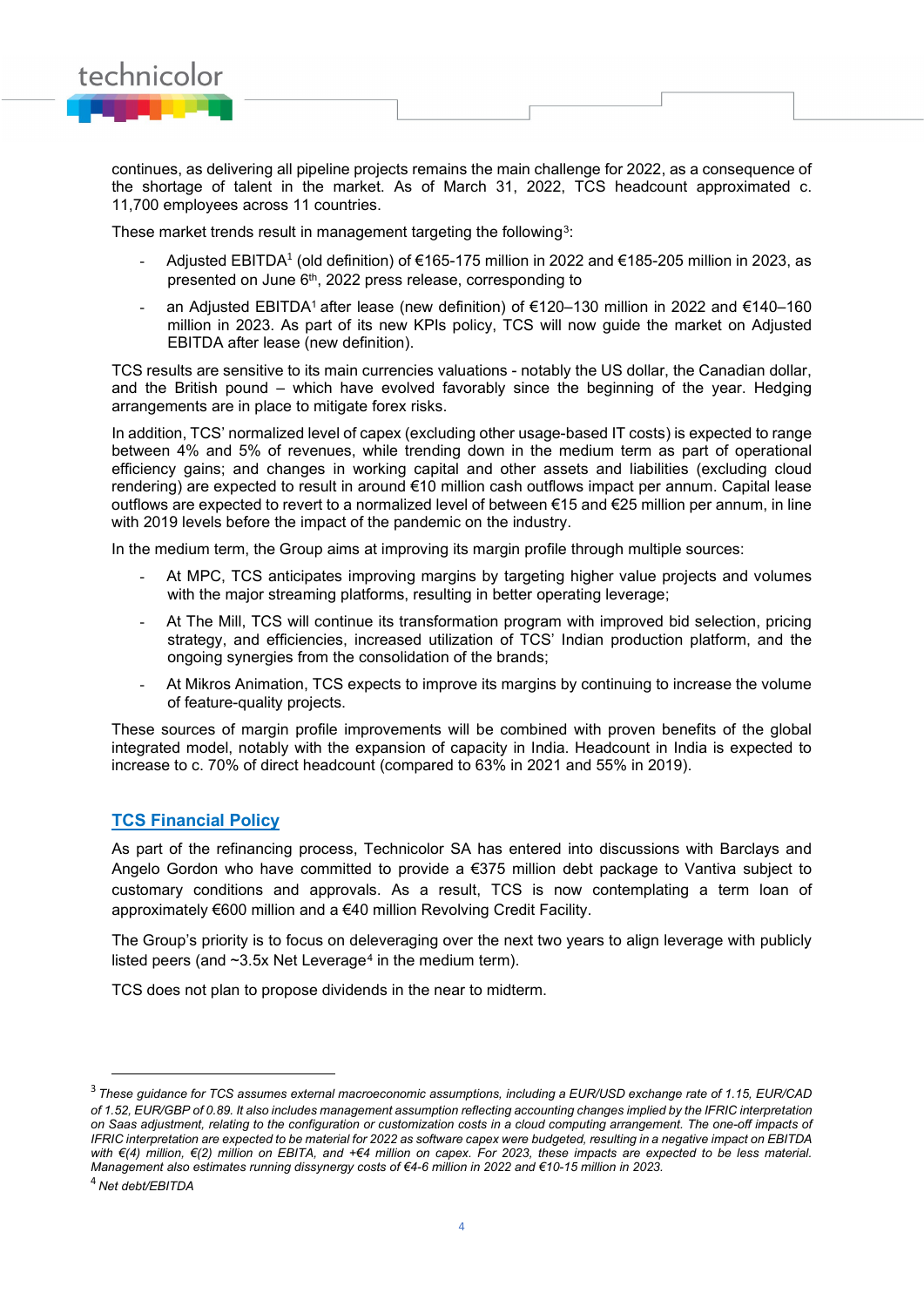

## **Capital Markets Day Details**

The Capital Markets Day, dedicated to financial analysts and institutional investors, will begin at 1pm BST (2pm CEST) in London and virtually. All presentation materials, as well as the webcast (live and replay), will be made available on Technicolor's investor website at [https://www.technicolor.com/investor-center.](https://www.technicolor.com/investor-center)

TCS' presentation will follow that of VANTIVA, whose vision and strategy are highlighted in a separate press release issued today. All of VANTIVA's materials, including press release and presentation, are also available on the Technicolor website: [https://www.technicolor.com/investor-center.](https://www.technicolor.com/investor-center)

#### **Indicative Timetable**

| Capital Market Day for VANTIVA and TCS           | June 14 <sup>th</sup> , 2022 |
|--------------------------------------------------|------------------------------|
| Technicolor's Shareholders' meeting              | June 30th, 2022              |
| H1 2022 results                                  | July 28 <sup>th</sup> , 2022 |
| Technicolor's Distribution Shareholders' Meeting | Q3, 2022                     |
| Distribution of the TCS shares                   | Q3, 2022                     |

#### **###**

#### *Legal Disclaimer*

*This press release has been prepared by Technicolor SA ("TSA") in connection with the Capital Markets Day on 14 June 2022, in the context of the contemplated spin-off of Technicolor Creative Studios ("TCS" or the "Company") solely for informational purposes. The distribution of this press release and the distribution of the shares of the Company may be restricted by law in certain jurisdictions and persons into whose possession this document or other information referred to herein comes should inform themselves about and observe any such restriction. Any failure to comply with these restrictions may constitute a violation of the securities laws of any such jurisdiction.*

*This press release is not an offer of securities or investments for sale nor a solicitation of an offer to buy securities or investments in any jurisdiction where such offer or solicitation would be unlawful. No action has been taken that would permit an offering of the securities or possession or distribution of this press release in any jurisdiction where action for that purpose is required. Persons into whose possession this press release comes are required to inform themselves about and to observe any such restrictions.*

*The information contained in this announcement is for background purposes only and does not purport to be full or complete and no reliance may be placed by any person for any purpose on the information contained in this announcement or its accuracy, fairness or completeness. Any purchase or subscription of shares of the Company should be made solely on the basis of the information contained in the prospectus in connection with the listing of TCS shares on the regulated market of Euronext Paris which will be drafted and disclosed on the Company's website once approved by the AMF.*

*This press release is an advertisement and not a prospectus within the meaning of Regulation (EU) 2017/1129 of the European Parliament and of the Council of 14 June 2017 (the "Prospectus Regulation").* 

#### *France*

*In France, a public offering of securities may only be conducted on the basis of a prospectus approved by the AMF.*

#### *European Economic Area and United Kingdom*

*With respect to member states of the European Economic Area ("EEA") other than France (each, a "Member State") and the United Kingdom (together, the "Concerned States"), no action has been*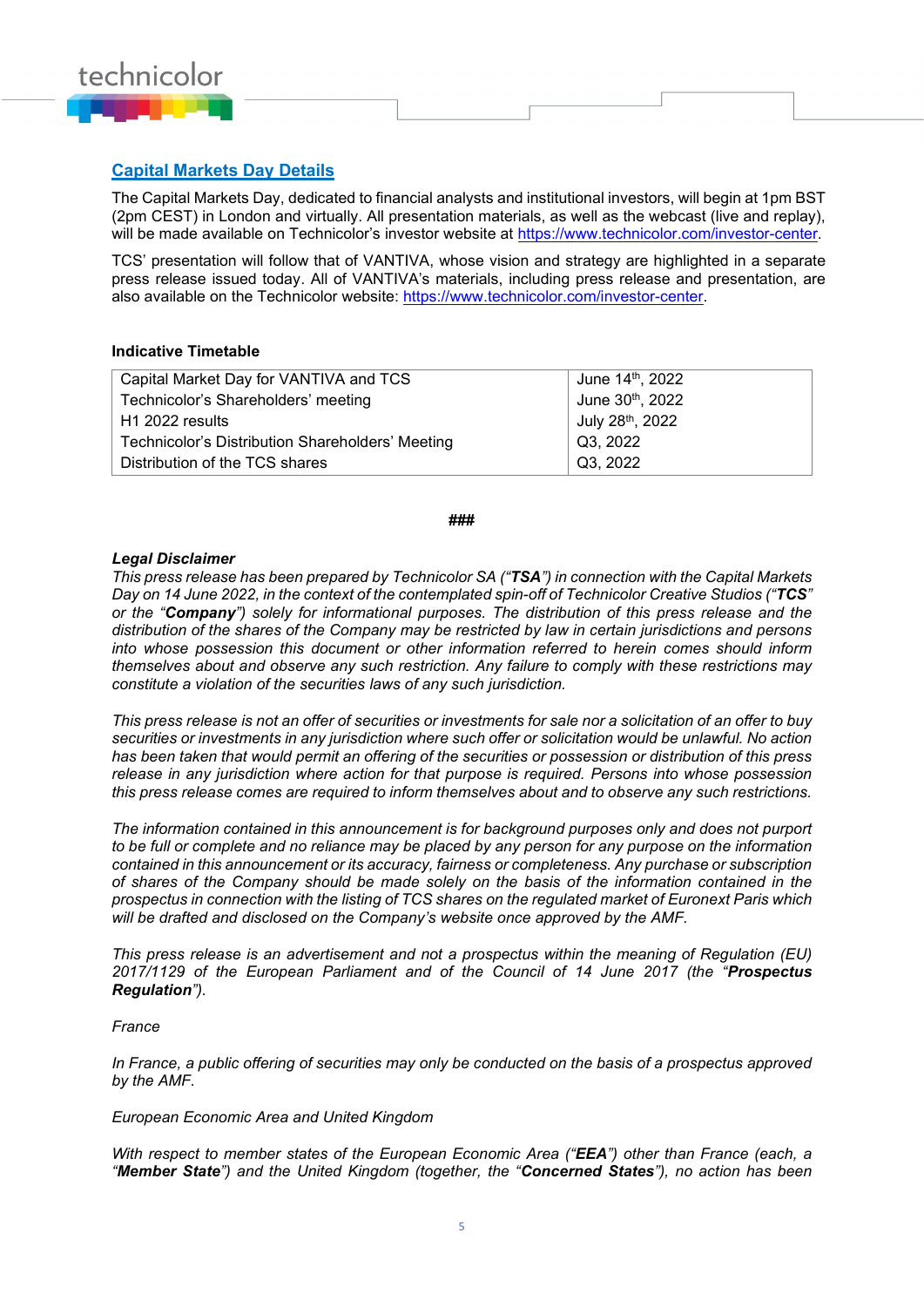

*undertaken or will be undertaken to make an offer to the public of the shares of the Company requiring a publication of a prospectus in any Concerned State. As a result, this press release may only be distributed in Member States:*

- *a) to legal entities which are qualified investors, as defined in the Prospectus Regulation, for any investor in a Member State, or Regulation (EU) 2017/1129 as part of national law under the European Union (Withdrawal) Act 2018 (the "UK Prospectus Regulation"), for any investor in the United Kingdom;*
- *b) to fewer than 150 natural or legal persons (other than qualified investors as defined by the Prospectus Regulation or the UK Prospectus Regulation, as the case may be); or*
- *c) in circumstances falling within Article 1(4) of the Prospectus Regulation or in the other case which does not require the publication of a prospectus pursuant to the Prospectus Regulation, the UK Prospectus Regulation and/or applicable regulation in these Concerned States.*

#### *United Kingdom*

*This press release does not constitute an offer of the Securities to the public in the United Kingdom. The distribution of this press release is not made, and has not been approved, by an "authorised person" within the meaning of section 21(1) of the Financial Services and Markets Act 2000. As a consequence, this press release is directed only at persons who (i) are located outside the United Kingdom, (ii) are investment professionals falling within Article 19(5) of the Financial Services and Markets Act 2000 (Financial Promotions) Order 2005, or (iii) are high net worth entities and other persons to whom it may be lawfully communicated falling within Article 49(2)(a) to (d) of the Financial Services and Markets Act 2000 (Financial Promotions) Order 2005 (all such persons mentioned in paragraphs (i), (ii) and (iii) collectively being referred to as "Relevant Persons"). The Securities will only be available to Relevant Persons and any invitation, offer or agreement to subscribe, purchase or acquire such Securities may be addressed or engaged in only with Relevant Persons. All persons other than Relevant Persons must abstain from using or relying on this document and all information contained therein. This press release is not a prospectus which has been approved by the Financial Conduct Authority or any other United Kingdom regulatory authority for the purposes of Section 85 of the Financial Services and Markets Act 2000.*

### *United States of America*

*This press release does not constitute or form a part of any offer of Securities or solicitation to purchase or subscribe for Securities in the United States. The Securities may not be offered, subscribed or sold in the United States absent registration under the U.S. Securities Act of 1933, as amended (the "U.S. Securities Act"), except pursuant to an exemption from, or in a transaction not subject to, the registration requirements thereof. The shares of the Company have not been and will not be registered under the U.S. Securities Act and the Company does not intend to make a public offer of its securities in the United States.*

#### *Canada, Australia and Japan*

*The Securities may not be offered or sold in Canada, Australia and Japan.*

#### *Forward Looking Statements*

*This press release contains certain statements that constitute "forward-looking statements", including but not limited to statements that are predictions of or indicate future events, trends, plans or objectives, based on certain assumptions or which do not directly relate to historical or current facts. Such forwardlooking statements are based on management's current expectations and beliefs and are subject to a number of risks and uncertainties that could cause actual results to differ materially from the future results expressed, forecasted, or implied by such forward-looking statements. For a more complete list and description of such risks and uncertainties, refer to Technicolor's filings with the French Autorité des marchés financiers. 2021 Universal Registration Document (Document d'enregistrement universel) has been filed with the French Autorité des marchés financiers (AMF) on 5 April 2022, under number*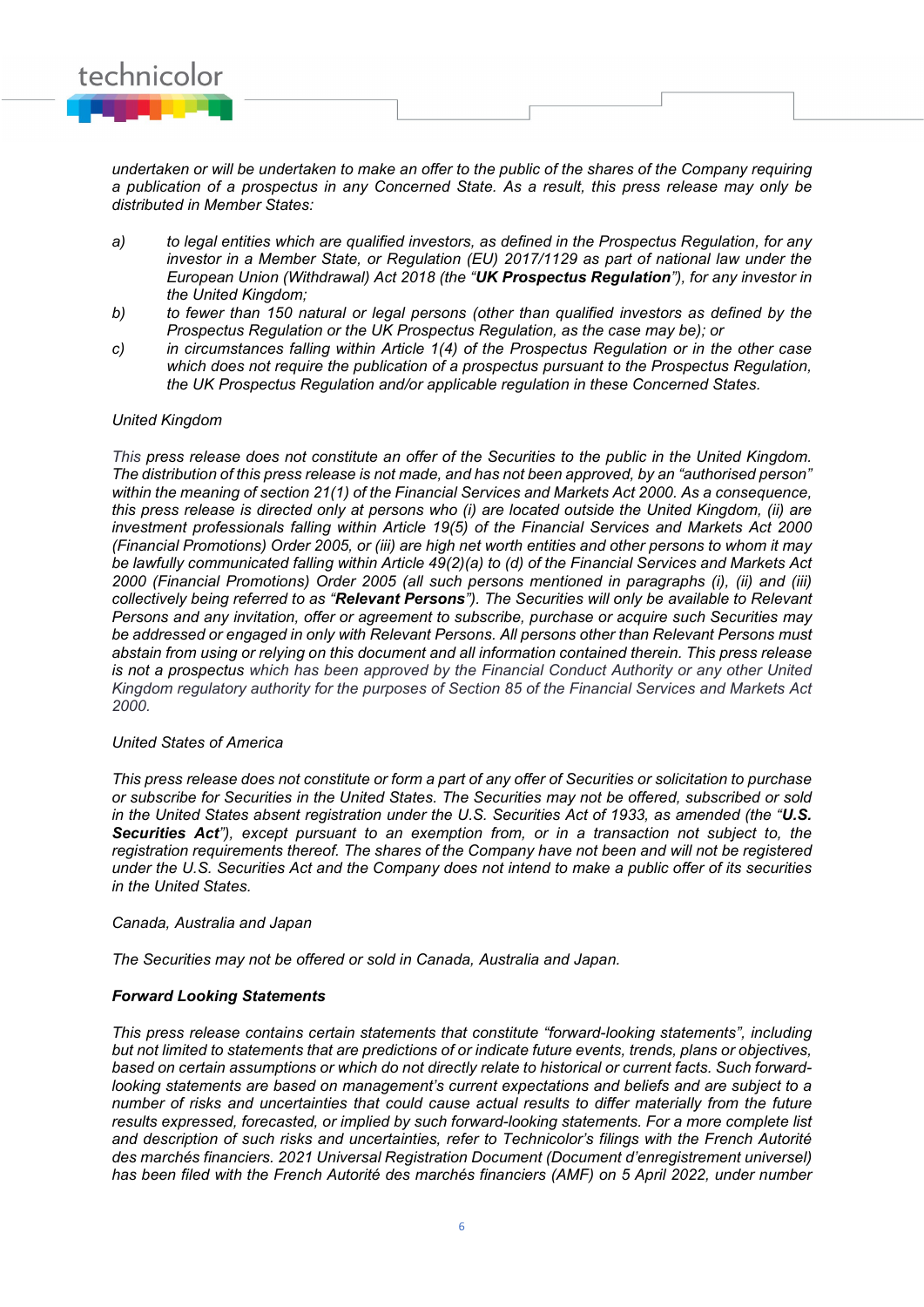

*D-22-0237 and an amendment to the 2021 URD has been filed with the AMF on 29 April 2022, under number D-22-0237-A01.*

#### *Selected Non-IFRS Financial Measures*

*This press release includes financial information for the years ended 31 December 2019, 31 December 2020 and 31 December 2021 relating to TCS. This information is derived from the combined financial statements that have been prepared by the Company in accordance with International Financial Reporting Standards ("IFRS") in the context of the distribution and have been audited by the Company's auditors. In addition, some of the financial information contained in this press release is not directly extracted from accounting systems or records and has not been prepared in accordance with IFRS. These non-IFRS measures should not be considered in isolation or as an alternative to financial measures determined in accordance with IFRS. In addition, they are subject to inherent limitations as they reflect the exercise of judgement by management in determining these non-IFRS financial measures.*

**###**

**About Technicolor:**  [www.technicolor.com](http://www.technicolor.com/)

**Technicolor shares are admitted to trading on the regulated market of Euronext Paris (TCH) and are tradable in the form of American Depositary Receipts (ADR) in the United States on the OTCQX market (TCLRY).**

## **Investor Relations Media**

Alexandra Fichelson Alexandra.fichelson@technicolor.com

Catherine Kuttner catherine.kuttner@technicolor.com Nathalie Feld [nfeld@image7.fr](mailto:nfeld@image7.fr)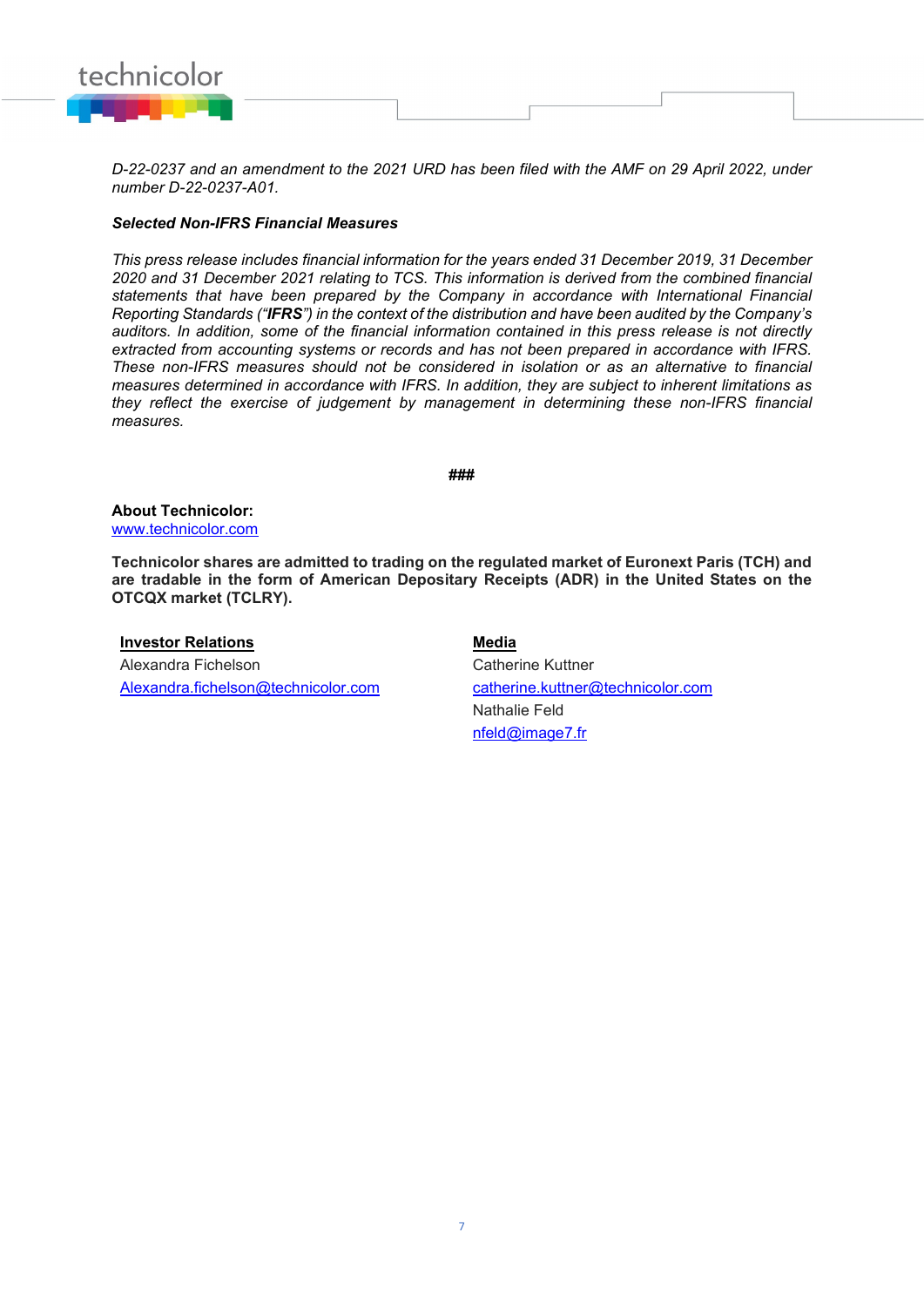

**APPENDIX**

## **TCS audited combined Financial Statements**

## **COMBINED STATEMENT OF PROFIT AND LOSS**

|                                                       | Year ended December 31, |                |       |  |  |
|-------------------------------------------------------|-------------------------|----------------|-------|--|--|
| $(\epsilon$ in million)                               | 2021                    | 2020           | 2019  |  |  |
| <b>CONTINUING OPERATIONS</b>                          |                         |                |       |  |  |
|                                                       | 601                     | 438            | 771   |  |  |
| Revenue                                               |                         |                |       |  |  |
| Cost of sales                                         | (495)                   | (430)          | (659) |  |  |
| <b>Gross margin</b>                                   | 106                     | 8              | 112   |  |  |
|                                                       |                         |                |       |  |  |
| Selling and administrative expenses                   | (78)                    | (79)           | (88)  |  |  |
| Restructuring costs                                   | (5)                     | (24)           | (11)  |  |  |
| Net impairment losses on non-current operating assets | (4)                     | (3)            | (2)   |  |  |
| Other income (expense)                                | 0                       | (2)            | 0     |  |  |
| Earnings before Interest & Tax (EBIT) from            | 20                      | (100)          | 11    |  |  |
| continuing operations                                 |                         |                |       |  |  |
|                                                       |                         |                |       |  |  |
| Interest income                                       | 10                      | 5              | 4     |  |  |
| Interest expense                                      | (31)                    | (19)           | (31)  |  |  |
| Other financial income (expense)                      |                         | $\overline{2}$ | (3)   |  |  |
| <b>Net financial expense</b>                          | (21)                    | (12)           | (30)  |  |  |
|                                                       |                         |                |       |  |  |
| Share of gain (loss) from associates                  |                         | $\Omega$       | 0     |  |  |
| Income tax income (expense)                           | (18)                    | 10             | (8)   |  |  |
| Loss from continuing operations                       | (19)                    | (102)          | (27)  |  |  |
|                                                       |                         |                |       |  |  |
| <b>DISCONTINUED OPERATIONS</b>                        |                         |                |       |  |  |
| Net gain (loss) from discontinued operations          | 5                       | (24)           | (11)  |  |  |
|                                                       |                         |                |       |  |  |
| Net loss for the year                                 | (14)                    | (126)          | (38)  |  |  |
|                                                       |                         |                |       |  |  |
| Attributable to:                                      |                         |                |       |  |  |
| - Equity holders                                      | (14)                    | (126)          | (38)  |  |  |
| - Non-controlling interest                            |                         |                |       |  |  |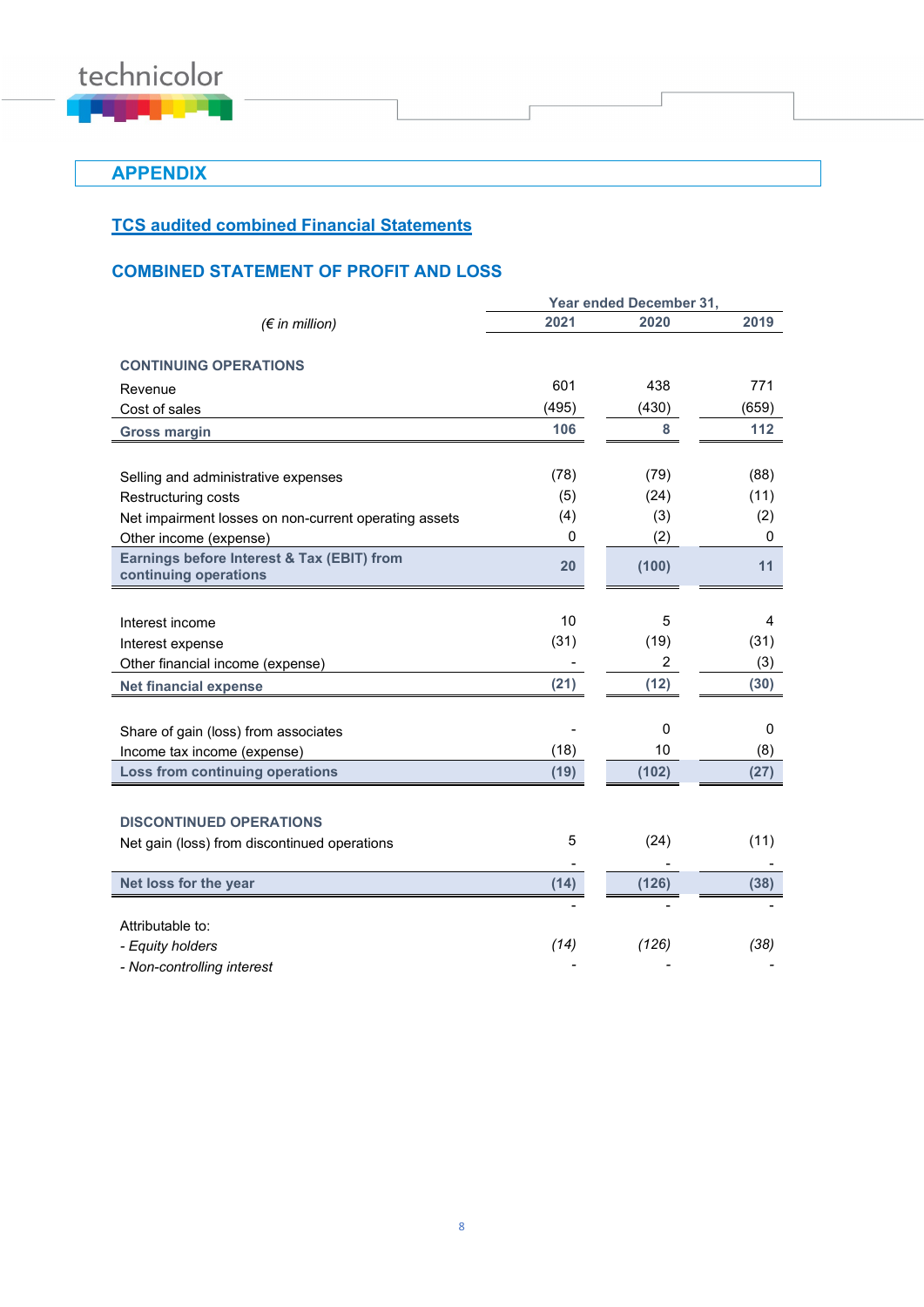

## **COMBINED STATEMENT OF COMPREHENSIVE INCOME**

|                                                                                               | <b>Year ended December 31.</b> |          |      |  |  |
|-----------------------------------------------------------------------------------------------|--------------------------------|----------|------|--|--|
| $(\epsilon$ in million)                                                                       | 2021                           | 2020     | 2019 |  |  |
| Net income (loss) for the year                                                                | (14)                           | (126)    | (38) |  |  |
| Items that will not be reclassified to profit and loss                                        |                                |          |      |  |  |
| Remeasurement of the defined benefit obligations                                              | 1                              | (1)      | (1)  |  |  |
| Tax relating to these items                                                                   |                                |          |      |  |  |
| Items that may be reclassified subsequently to profit or loss                                 |                                |          |      |  |  |
| Fair value gains / (losses), gross of tax on cash flow hedges:                                |                                |          |      |  |  |
| - reclassification adjustments when the hedged<br>forecast transactions affect profit or loss |                                | $\Omega$ | 3    |  |  |
| Tax relating to these items                                                                   |                                |          |      |  |  |
| Currency translation adjustments                                                              |                                |          |      |  |  |
| - currency translation adjustments of the year                                                | 14                             | (19)     | 7    |  |  |
| - reclassification adjustments on disposal or<br>liquidation of a foreign operation           |                                |          |      |  |  |
| Tax relating to these items                                                                   |                                |          |      |  |  |
| Total other comprehensive income                                                              | 15                             | (20)     | 9    |  |  |
| Total other comprehensive income of the period                                                | $\overline{1}$                 | (146)    | (29) |  |  |
| Attributable to:                                                                              |                                |          |      |  |  |
| - Equity holders                                                                              | 1                              | (146)    | (29) |  |  |
| - Non-controlling interest                                                                    |                                |          |      |  |  |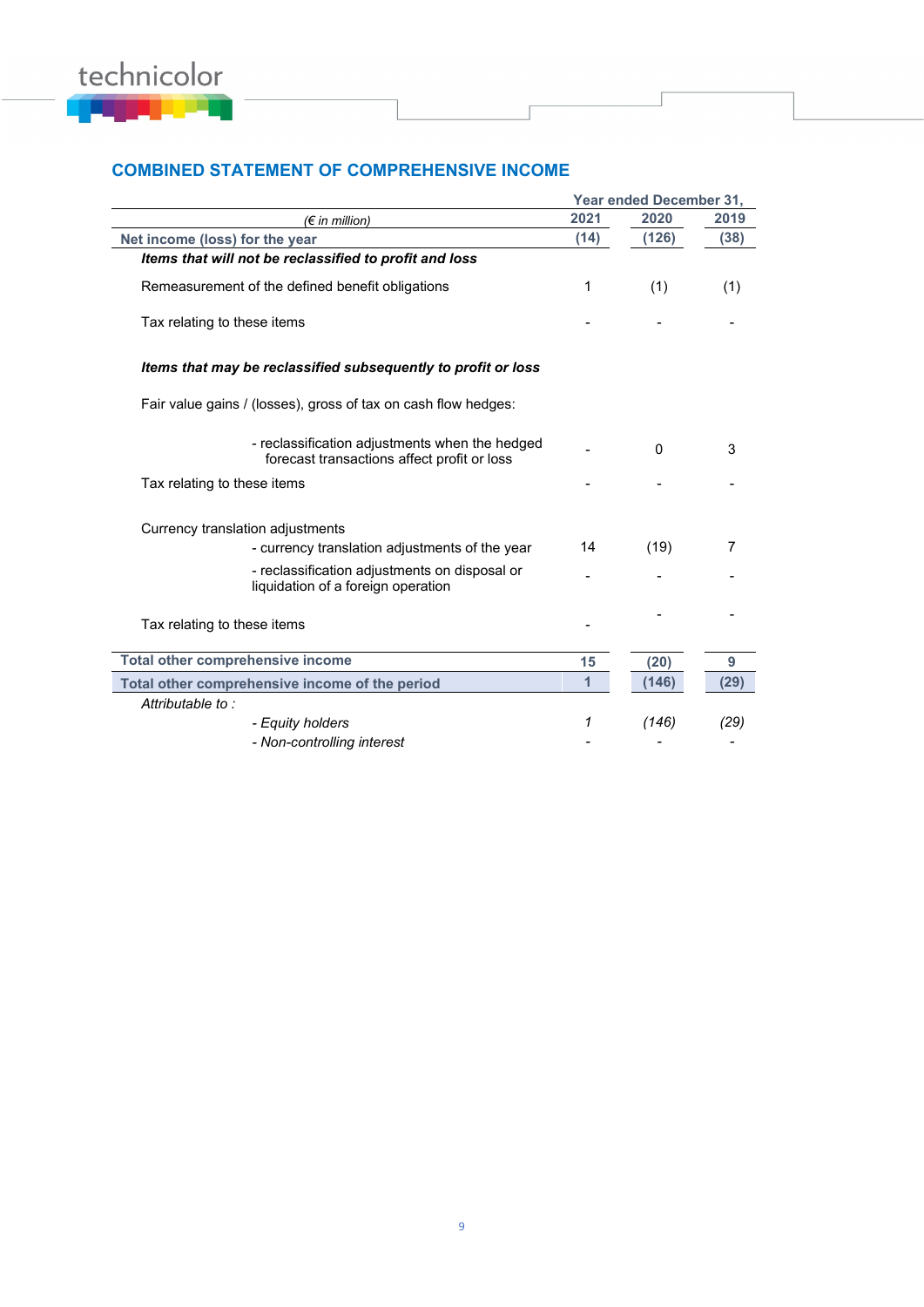

## **COMBINED STATEMENT OF FINANCIAL POSITION**

| $(\epsilon$ in million)                   | <b>December</b><br>31, 2021 | December 31,<br>2020 | December 31,<br>2019 |
|-------------------------------------------|-----------------------------|----------------------|----------------------|
|                                           |                             |                      |                      |
| <b>ASSETS</b>                             | 188                         | 176                  | 192                  |
| Goodwill                                  | 96                          | 102                  | 118                  |
| Intangible assets                         |                             |                      |                      |
| Property, plant and equipment             | 46                          | 51                   | 81                   |
| Right-of-use assets                       | 117                         | 98                   | 209                  |
| Other operating non-current assets        | 11                          | 9                    | 9                    |
| <b>TOTAL OPERATING NON-CURRENT ASSETS</b> | 459                         | 436                  | 610                  |
|                                           |                             |                      |                      |
| Non-consolidated investments              | 1                           |                      |                      |
| Other financial non-current assets        | 14                          | 16                   | 5                    |
| <b>TOTAL FINANCIAL NON-CURRENT ASSETS</b> | 14                          | 16                   | 6                    |
|                                           |                             |                      |                      |
| Deferred tax assets                       | 22                          | 22                   | 10                   |
| <b>TOTAL NON-CURRENT ASSETS</b>           | 495                         | 475                  | 626                  |
|                                           |                             |                      |                      |
| Trade accounts and notes receivable       | 63                          | 57                   | 71                   |
| Contract assets                           | 74                          | 42                   | 62                   |
| Other operating current assets            | 31                          | 38                   | 36                   |
| <b>TOTAL OPERATING CURRENT ASSETS</b>     | 169                         | 137                  | 169                  |
| Income tax receivable                     | 7                           | 7                    | 12                   |
| Other financial current assets            | 181                         | 65                   | 139                  |
| Cash and cash equivalents                 | 12                          | 28                   | 9                    |
| Assets classified as held for sale        | 2                           | 73                   |                      |
| <b>TOTAL CURRENT ASSETS</b>               | 372                         | 310                  | 328                  |
|                                           |                             |                      |                      |
| <b>TOTAL ASSETS</b>                       | 866                         | 785                  | 954                  |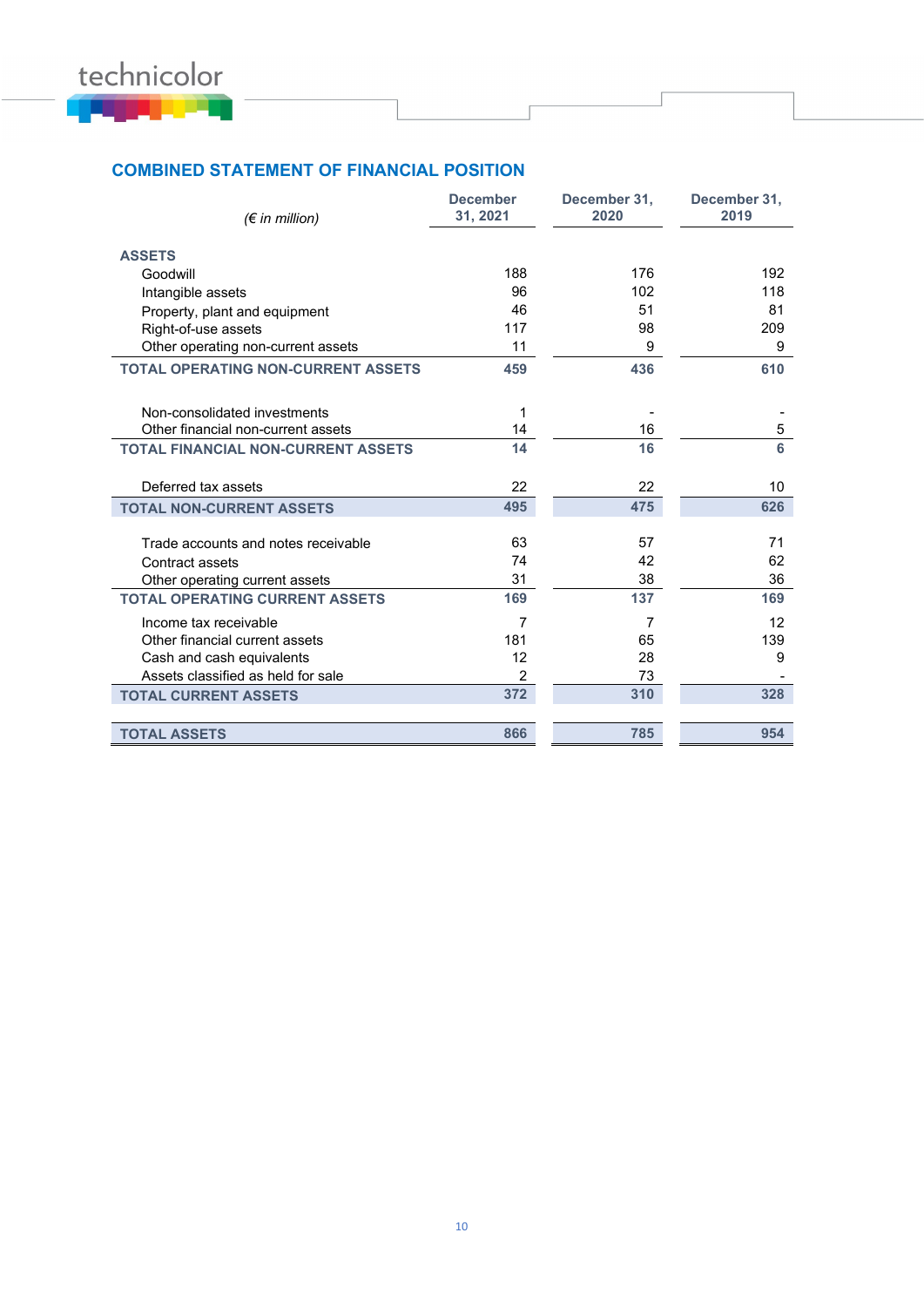

## **COMBINED STATEMENT OF FINANCIAL POSITION**

| $(\epsilon$ in million)                           | <b>December</b><br>31, 2021 | <b>December</b><br>31, 2020 | December 31,<br>2019 |
|---------------------------------------------------|-----------------------------|-----------------------------|----------------------|
| <b>EQUITY AND LIABILITIES</b>                     |                             |                             |                      |
| Invested equity and retained earnings             | 357                         | 319                         | 459                  |
| Cumulative translation adjustment                 | (130)                       | (144)                       | (124)                |
| Shareholders equity attributable to owners of TCS | 227                         | 175                         | 335                  |
| Non-controlling interests                         |                             | 1                           | $\mathbf{1}$         |
| <b>TOTAL INVESTED EQUITY</b>                      | 227                         | 175                         | 335                  |
|                                                   |                             |                             |                      |
| Retirement benefits obligations                   | 5                           | 6                           | 6                    |
| Provisions                                        | 3                           |                             |                      |
| <b>Contract liabilities</b>                       | 1                           | 1                           | $\overline{c}$       |
| Other operating non-current liabilities           | 10                          | 9                           | 10                   |
| <b>TOTAL OPERATING NON-CURRENT LIABILITIES</b>    | 19                          | 16                          | 18                   |
| Borrowings                                        | $\mathbf{1}$                | 1                           | 1                    |
| Lease liabilities                                 | 107                         | 86                          | 174                  |
| Deferred tax liabilities                          | 16                          | 11                          | 14                   |
| <b>TOTAL NON-CURRENT LIABILITIES</b>              | 143                         | 114                         | 207                  |
|                                                   |                             |                             |                      |
| Provisions                                        | 6                           | 9                           | 7                    |
| Trade accounts and notes payable                  | 40                          | 28                          | 53                   |
| Accrued employee expenses                         | 62                          | 55                          | 51                   |
| <b>Contract liabilities</b>                       | 77                          | 36                          | 36                   |
| Other operating current liabilities               | 39                          | 33                          | 32                   |
| <b>TOTAL OPERATING CURRENT LIABILITIES</b>        | 226                         | 162                         | 179                  |
| Borrowings                                        | 216                         | 235                         | 174                  |
| Lease liabilities                                 | 27                          | 28                          | 48                   |
| Income tax payable                                | 28                          | 15                          | 10                   |
| Liabilities classified as held for sale           |                             | 56                          |                      |
| <b>TOTAL CURRENT LIABILITIES</b>                  | 497                         | 495                         | 412                  |
|                                                   |                             |                             |                      |
| <b>TOTAL LIABILITIES</b>                          | 640                         | 610                         | 619                  |
| <b>TOTAL EQUITY &amp; LIABILITIES</b>             | 866                         | 785                         | 954                  |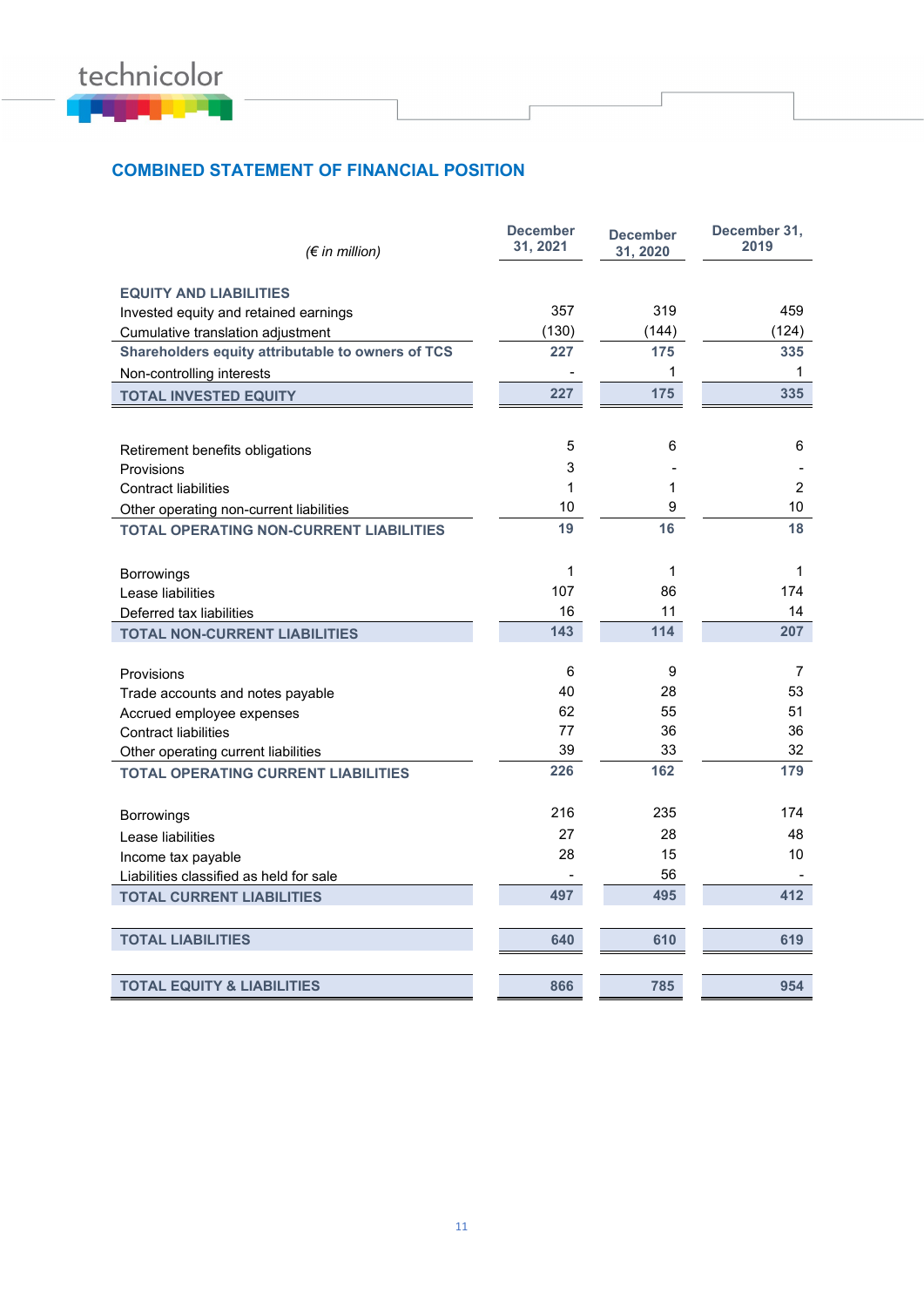

## **COMBINED STATEMENT OF CASH FLOWS**

|                                                                                         |                | December 31, |                                  |
|-----------------------------------------------------------------------------------------|----------------|--------------|----------------------------------|
| (€ in million)                                                                          | 2021           | 2020         | 2019                             |
| <b>Net loss</b>                                                                         | (14)           | (126)        | (38)                             |
| Gain (Loss) from discontinuing activities                                               | 5              | (24)         | (11)                             |
| <b>Loss from continuing activities</b>                                                  | (19)           | (102)        | (27)                             |
| Summary adjustments to reconcile loss from continuing activities to cash generated from |                |              |                                  |
| (used in) continuing operations                                                         |                |              |                                  |
| Depreciation and amortization                                                           | 83             | 95<br>4      | 96                               |
| Impairment of assets                                                                    | (1)            | 3            | $\overline{2}$<br>$\overline{c}$ |
| Net changes in provisions                                                               | (3)            |              |                                  |
| Loss on asset disposals                                                                 | (3)            | 1            | 0                                |
| Interest (income) and expense                                                           | 21             | 14           | 28                               |
| Other items (including tax)                                                             | 23             | (12)         | 12                               |
| Changes in working capital and other assets and liabilities                             | 30             | (3)          | $\overline{7}$                   |
| Cash generated from (used in) continuing activities                                     | 131            | 1            | 119                              |
| Interest paid on lease debt                                                             | (9)            | (9)          | (11)                             |
| Interest paid                                                                           | (23)           | (9)          | (18)                             |
| Interest received                                                                       | 12             | 4            | 2                                |
| Income tax paid                                                                         | (1)            | 0            | (5)                              |
| <b>NET OPERATING CASH GENERATED FROM (USED IN) CONTINUING ACTIVITIES (I)</b>            | 110            | (12)         | 87                               |
| Acquisition of subsidiaries, associates and investments, net of cash acquired           | (0)            | (1)          | (0)                              |
| Proceeds from sale of investments, net of cash                                          | 0              | (0)          | 0                                |
| Purchases of property, plant and equipment (PPE)                                        | (10)           | (6)          | (36)                             |
| Proceeds from sale of PPE and intangible assets                                         | $\overline{2}$ | $\Omega$     | $\mathbf{0}$                     |
| Purchases of intangible assets including capitalization of projects                     | (16)           | (24)         | (22)                             |
| Cash collateral and security deposits granted to third parties                          | (13)           | (12)         | (1)                              |
| Cash collateral and security deposits reimbursed by third parties                       | 11             | 0            | 1                                |
| <b>NET INVESTING CASH USED IN CONTINUING ACTIVITIES (II)</b>                            | (26)           | (42)         | (57)                             |
| Net contributions from / (distributions to) Technicolor SA                              | (5)            | 21           | (12)                             |
| Net cash pooling variance                                                               | (81)           | 105          | 14                               |
| Repayments of lease debt                                                                | (31)           | (42)         | (40)                             |
| Repayments of borrowings                                                                | (1)            | (0)          | (1)                              |
| NET FINANCING CASH GENERATED FROM (USED IN) CONTINUING ACTIVITIES (III)                 | (118)          | 85           | (39)                             |
| NET CASH GENERATED (USED IN) DISCONTINUED ACTIVITIES (IV)                               | 17             | (8)          | (6)                              |
| CASH AND CASH EQUIVALENTS AT THE BEGINING OF THE YEAR                                   | 28             | 9            | 23                               |
| Net increase (decrease) in cash and cash equivalents (I+II+III+IV)                      | (16)           | 22           | (16)                             |
| Exchange gains / (losses) on cash and cash equivalents                                  | (0)            | (3)          | 2                                |
| CASH AND CASH EQUIVALENTS AT THE END OF THE YEAR                                        | 12             | 28           | 9                                |
|                                                                                         |                |              |                                  |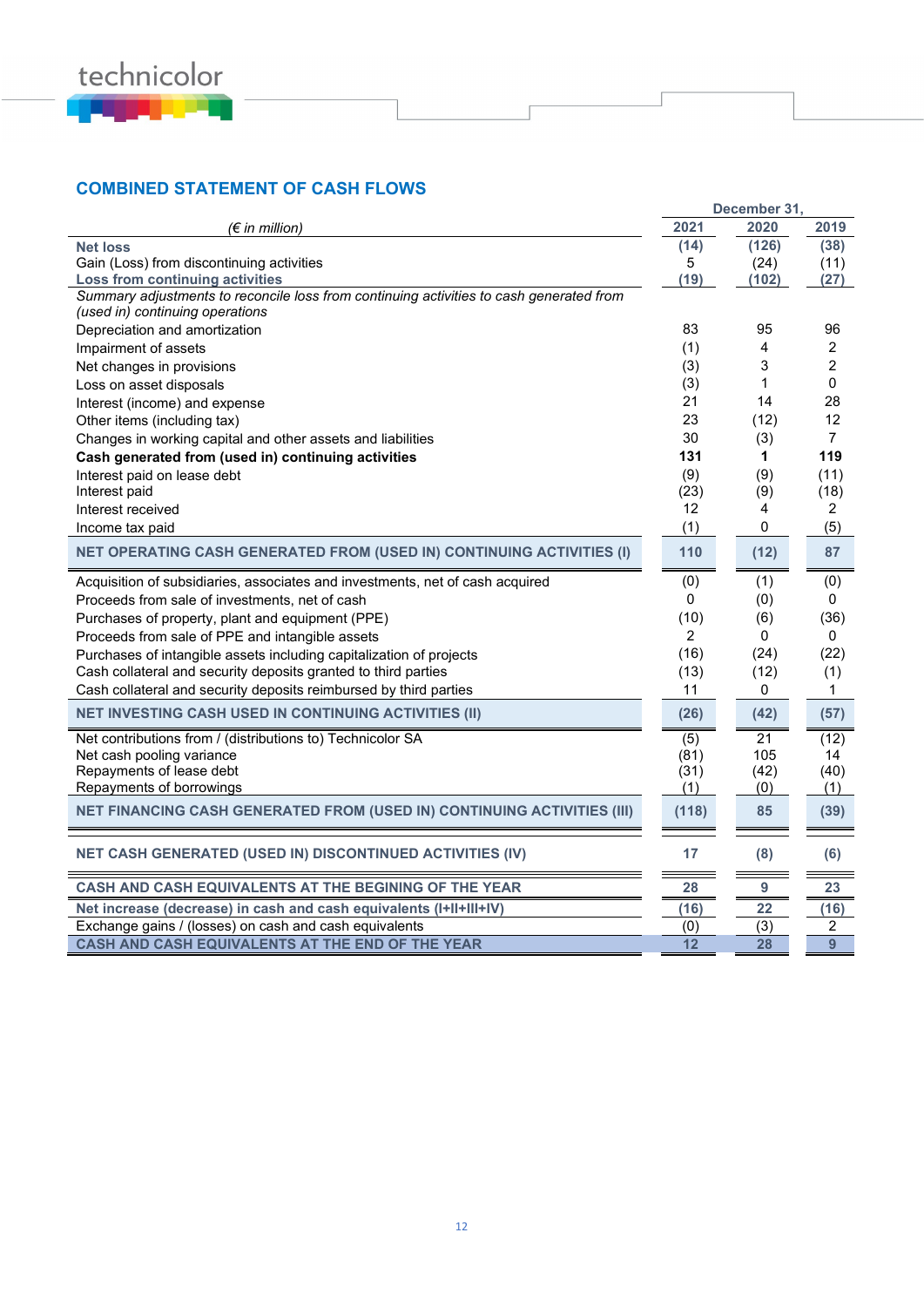

## **COMBINED STATEMENT OF CHANGE OF EQUITY**

| $(\epsilon$ in million)                                              | Invested<br>equity<br>and<br>retained<br>earnings | <b>Cumulative</b><br>translation<br>adjustment | <b>Equity</b><br>attributable<br>to equity<br>holders of<br>the Group | Non-<br>controlling<br><i>interest</i> | <b>Total</b><br>invested<br>equity |
|----------------------------------------------------------------------|---------------------------------------------------|------------------------------------------------|-----------------------------------------------------------------------|----------------------------------------|------------------------------------|
| <b>Balance as of December 31, 2018</b>                               | 260                                               | (131)                                          | 129                                                                   | $\mathbf{1}$                           | 130                                |
| Net loss for the year                                                | (38)                                              | $\blacksquare$                                 | (38)                                                                  | 0                                      | (38)                               |
| Other comprehensive income                                           | 2                                                 | $\overline{7}$                                 | 9                                                                     | $\overline{\phantom{0}}$               | 9                                  |
| Total comprehensive income for the<br>period                         | (36)                                              | 7                                              | (29)                                                                  | 0                                      | (29)                               |
| Net contributions from / (distributions to)<br><b>Technicolor SA</b> | 235                                               | $\blacksquare$                                 | 235                                                                   | $\blacksquare$                         | 235                                |
| Shared-based payment to employees                                    | 1                                                 | $\overline{\phantom{a}}$                       | $\mathbf{1}$                                                          | $\overline{\phantom{a}}$               | $\mathbf{1}$                       |
| <b>Balance as of December 31, 2019</b>                               | 459                                               | (124)                                          | 335                                                                   | 1                                      | 335                                |
| Net loss for the year                                                | (126)                                             | $\overline{\phantom{0}}$                       | (126)                                                                 | 0                                      | (126)                              |
| Other comprehensive income                                           | (0)                                               | (19)                                           | (20)                                                                  | $\overline{\phantom{a}}$               | (20)                               |
| Total comprehensive income for the<br>period                         | (126)                                             | (19)                                           | (146)                                                                 | 0                                      | (146)                              |
| Net contributions from / (distributions to)<br><b>Technicolor SA</b> | (15)                                              |                                                | (15)                                                                  |                                        | (15)                               |
| Shared-based payment to employees                                    | $\Omega$                                          | $\blacksquare$                                 | $\Omega$                                                              | $\overline{\phantom{0}}$               | $\Omega$                           |
| <b>Balance as of December 31, 2020</b>                               | 319                                               | (144)                                          | 175                                                                   | 1                                      | 175                                |
| Net loss for the year                                                | (14)                                              | $\blacksquare$                                 | (14)                                                                  | 0                                      | (14)                               |
| Other comprehensive income                                           | 1                                                 | 14                                             | 15                                                                    | $\blacksquare$                         | 15                                 |
| Total comprehensive income for the<br>period                         | (13)                                              | 14                                             | 1                                                                     | 0                                      | 1                                  |
| Net contributions from / (distributions to)<br><b>Technicolor SA</b> | 51                                                |                                                | 51                                                                    |                                        | 51                                 |
| Shared-based payment to employees                                    | $\mathbf{1}$                                      | $\overline{\phantom{a}}$                       | $\mathbf{1}$                                                          | $\blacksquare$                         | $\mathbf{1}$                       |
| <b>Balance as of December 31, 2021</b>                               | 357                                               | (130)                                          | 227                                                                   | $\bf{0}$                               | 227                                |

## **Key performance indicators**

As part of the carve-out, the TCS Group has reviewed its key performance indicators, with the goal of becoming more comparable with its peers and market practices, whilst being more aligned with the way the business is managed. More precisely:

- *Operating leases (rents):* under IFRS 16, operating leases are capitalized and included in debt (with related interest expenses accounted for in financial results). Total rent paid (mostly real estate rent related) over the period is subtracted from non-GAAP Adjusted EBITDA after lease, as considered as an operational expense, which improves comparability with peers' reporting under US GAAP;
- *Cloud rendering and other usage-based IT costs*: under previous KPI definitions, these costs are accounted for as either intangible assets (third-party software) or contract costs (cloud rendering) depreciation. However, in light of the evolution of invoicing schemes applied for thirdparty software (which is increasingly invoiced based upon usage as opposed to fixed-term licenses), the Group's non-GAAP key performance indicators will instead treat usage-based IT costs as operating expenses. Accordingly, as cloud rendering and other usage-based IT costs are treated as operating expenses, the Group's non-GAAP key performance indicator related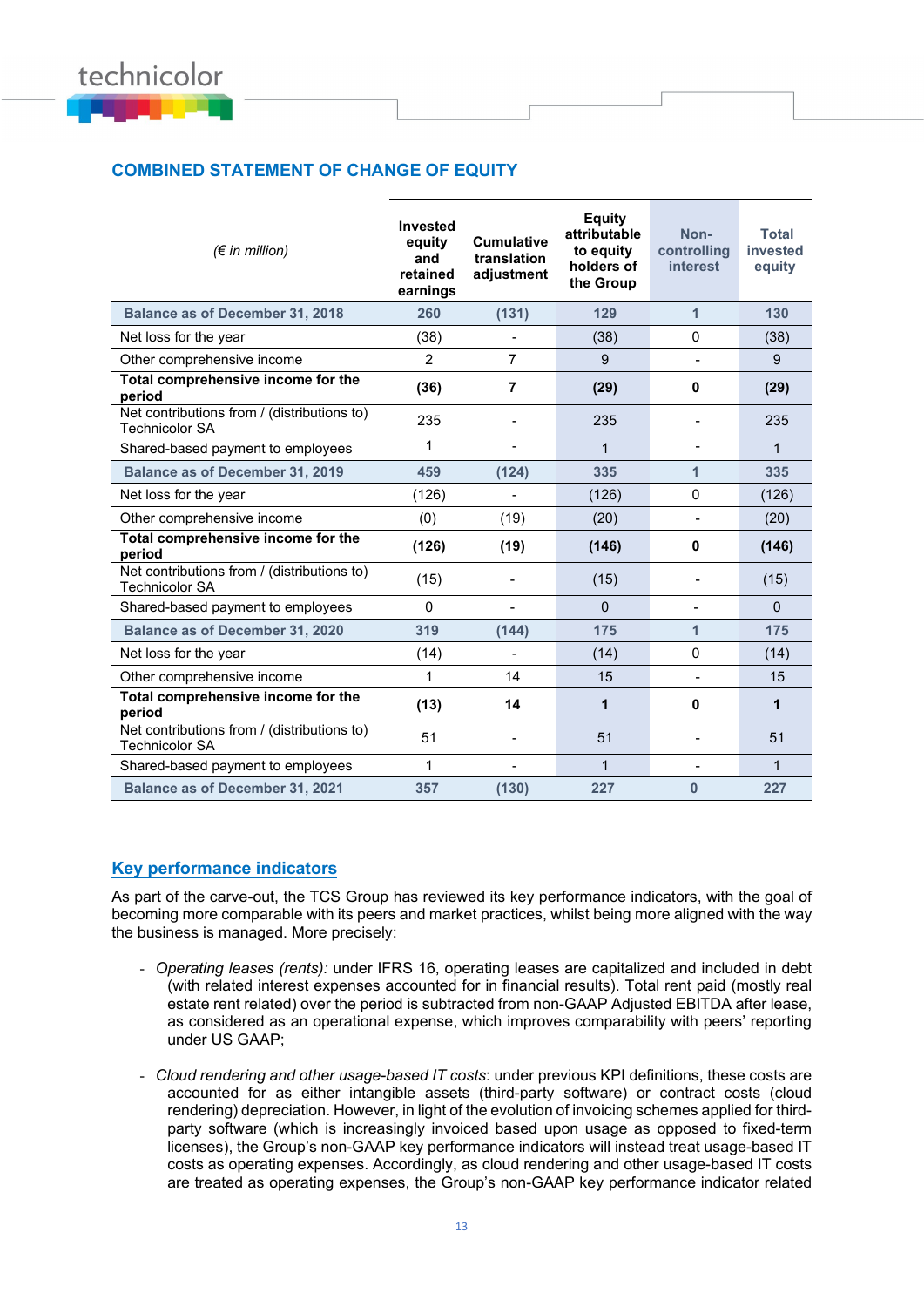

to free cash flow will include the following adjustments:

- (i) Capital expenditures will exclude usage-based third-party software; and
- (ii) Change in working capital will exclude cloud rendering;
- *Capital leases:* under IFRS, capital leases (e.g., IT infrastructure and workstations) are accounted for as tangible or intangible assets (and accordingly in net financing cash generated from (used in) continuing activities). These are now included in the non-GAAP operating free cash flow after lease definition.

As a result, the Group intends to follow three main non-GAAP financial indicators.

## **Adjusted EBITA after lease (new definition):**

*EBIT adjusted positively by:*

- The amortization of intangibles that arose from acquisitions or disposals (PPA amortization);
- Restructuring costs:
- Other non-current items, comprising Other (expenses) income, Impairment (losses) gain and Capital gains/losses.

#### *And negatively by:*

The difference between operating lease payments and operating leased assets depreciation.

## **Adjusted EBITDA after lease (new definition):**

Adjusted EBITA after lease (new definition) adjusted by adding back:

- Depreciation and amortization, excluding depreciation of usage-based IT costs, operating leased assets depreciation and Amortization of intangibles that arose from acquisitions or disposals (PPA amortization);
- Non-cash income and expense such as equity-settled share-based payments.

## **Adjusted Operating Free Cash Flow after lease (new definition)** defined as:

Adjusted EBITDA after lease (new definition) minus:

- Capital expenditures, excluding usage-based IT cost (without cloud rendering);
- Capital leases cash out;
- Restructuring cash out;
- Change in working capital, excluding cloud rendering cash out;
- Other non-current cash out.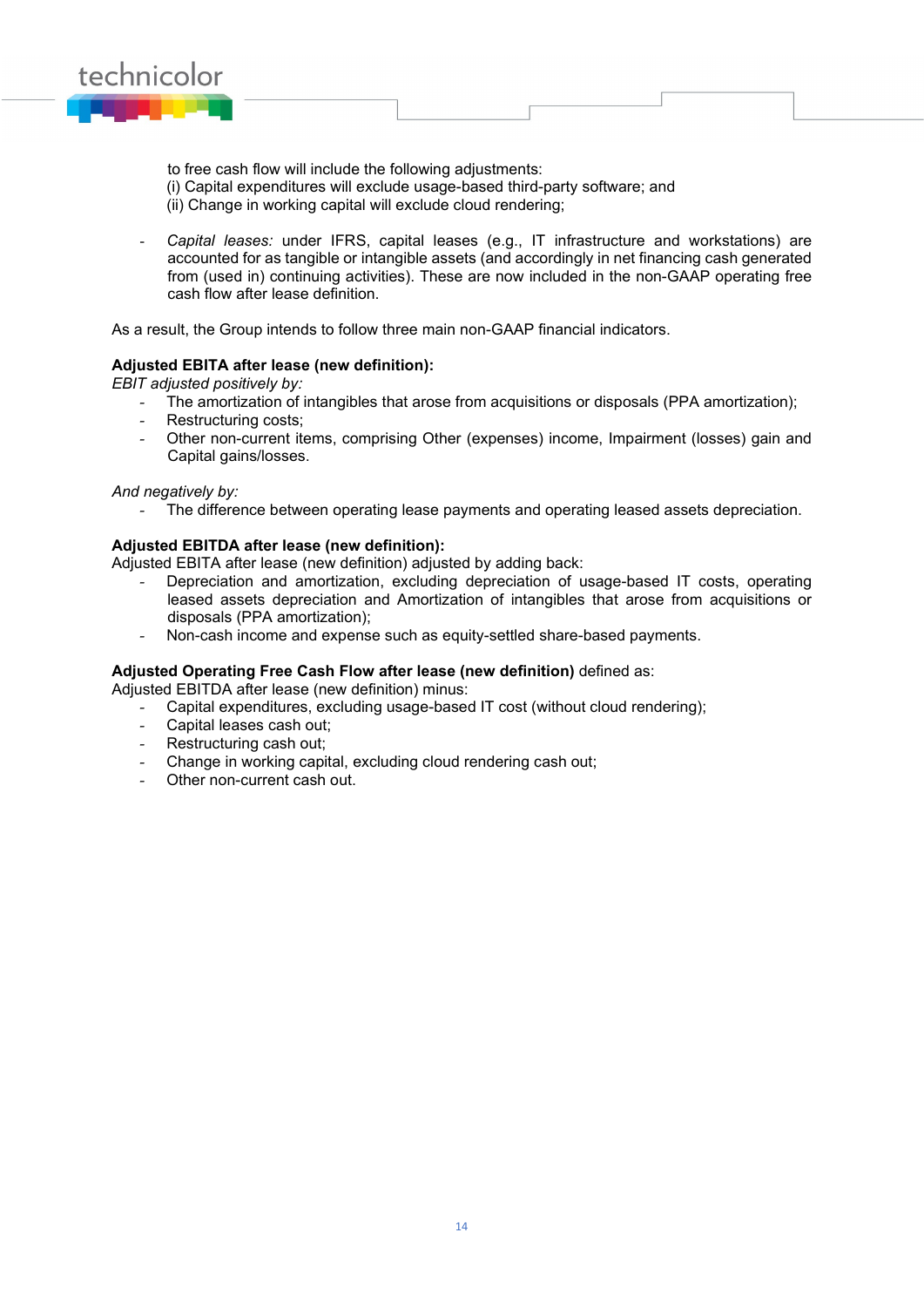|     | In $m \in$                                                        | 2021  | 2020     | 2019           |
|-----|-------------------------------------------------------------------|-------|----------|----------------|
|     | <b>Revenues</b>                                                   | 601   | 438      | 771            |
|     | <b>EBIT</b>                                                       | 20    | (100)    | 11             |
|     | In % of revenues                                                  | 3.4%  | $-22.8%$ | 1.4%           |
|     | Operating leases – rent paid cancellation (mostly real estate)    | (22)  | (21)     | (25)           |
|     | Operating leases - depreciation                                   | 16    | 17       | 21             |
|     | Amortization of purchase accounting items (PPA)                   | 8     | 8        | 8              |
|     | Restructuring costs                                               | 5     | 24       | 11             |
| P&L | Other non-current items                                           | 4     | 5        | 2              |
|     | Adjusted EBITA after lease (new definition)                       | 31    | (67)     | 29             |
|     | In % of revenues                                                  | 5.2%  | $-15.2%$ | 3.8%           |
|     | Depreciation & amortization (1)                                   | 43    | 55       | 64             |
|     | Other non cash items (2)                                          | 1     |          | 1              |
|     | Adjusted EBITDA after lease (new definition)                      | 75    | (12)     | 94             |
|     | In % of revenues                                                  | 12.5% | $-2.7%$  | 12.3%          |
|     | Adjusted EBITDA after lease (new definition)                      | 75    | (12)     | 94             |
|     | Capex $(3)$                                                       | (14)  | (23)     | (56)           |
|     | Capital leases (cash out)                                         | (11)  | (24)     | (26)           |
|     | Restructuring                                                     | (7)   | (13)     | (6)            |
| FCF | WC&OAL variance (4)                                               | 30    | (3)      | $\overline{7}$ |
|     | Other non-current cash out                                        | 1     | (4)      | (2)            |
|     | Adjusted Operating Free Cash Flow after lease (new<br>definition) | 74    | (78)     | 11             |
|     | In % of Adjusted EBITDA after lease (new definition)              | 99.0% | n.m.     | 11.2%          |

*(1) Excluding cloud rendering and other usage-based IT costs, operating lease depreciation and PPA amortization, including capital lease depreciation.*

*(2) Mainly costs of equity settled share-based compensation.*

*(3) Excluding usage based IT costs (without cloud rendering).*

 $Excluding$  *cloud rendering.* 

technicolor

Below is a reconciliation of TCS figures published by Technicolor SA prior to the carve-out with TCS combined account figures and with new labels and definitions to be published for TCS going forward: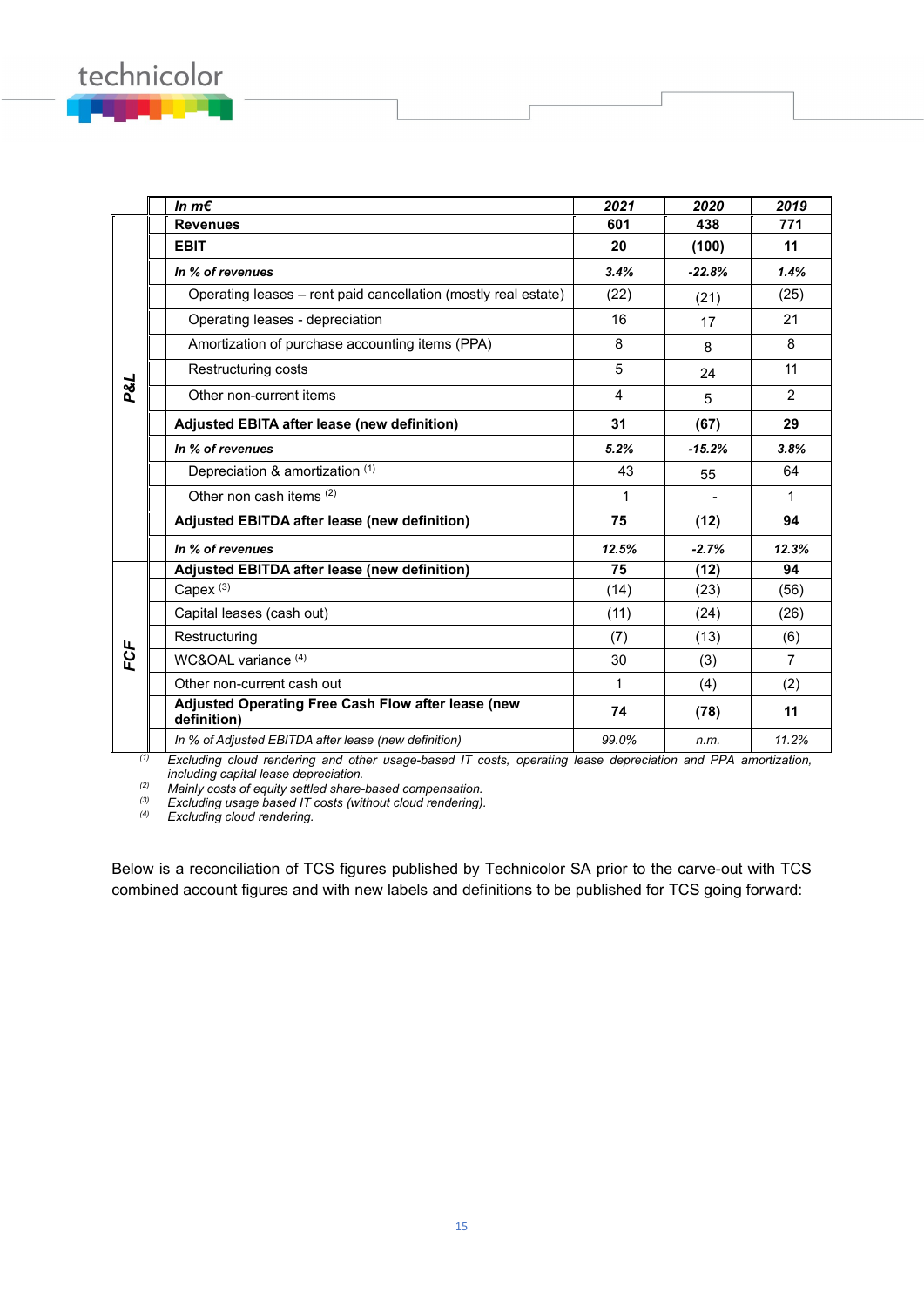## technicolor

| Previous label and definitions                       |                                                   |                                   |                                                  | 2021A                                                 |                                               |                                    |                                             | New labels and<br>definitions                                                                                 |
|------------------------------------------------------|---------------------------------------------------|-----------------------------------|--------------------------------------------------|-------------------------------------------------------|-----------------------------------------------|------------------------------------|---------------------------------------------|---------------------------------------------------------------------------------------------------------------|
| In $m \in$ , at current rate                         | As<br>published<br>(TCH<br>segment<br>definition) | Change in<br>score <sup>(3)</sup> | Combined<br>accounts<br>(previous<br>definition) | Cloud rendering<br>and other usage-<br>based IT costs | Operating<br>risk &<br>litigation<br>reserves | Operati<br>ng<br>leases<br>(rents) | Combined<br>accounts<br>(new<br>definition) |                                                                                                               |
| <b>Revenues</b> from continuing<br>operations        | 629                                               | $-28$                             | 601                                              |                                                       |                                               |                                    | 601                                         | <b>Revenues</b>                                                                                               |
| <b>Adjusted EBITDA from</b><br>continuing operations | 113                                               | $-5$                              | 107                                              | $-10$                                                 | $-2$                                          | $-22$                              | 75                                          | <b>Adjusted EBITDA after</b><br>lease (new definition)                                                        |
| As a % of revenues                                   | 17.9%                                             |                                   | 18.1%                                            |                                                       |                                               |                                    | 12.5%                                       | As a % of revenues                                                                                            |
| $D&A^{(1)}&Reserves^{(2)}$ , w/o PPA<br>amortization | $-72$                                             | $\mathbf{1}$                      | $-70$                                            | 10                                                    | $\overline{2}$                                | 16                                 | $-44$                                       | $D&A^{(1)}\&R$ eserves <sup>(2)</sup> , w/o<br>PPA amortization (new<br>definition)                           |
| <b>Adjusted EBITA from</b><br>continuing operations  | 41                                                | $-4$                              | 37                                               | $\mathbf{0}$                                          | $\mathbf{0}$                                  | $-6$                               | 31                                          | <b>Adjusted EBITA after</b><br>lease (new definition)                                                         |
| As a % of revenues                                   | 6.5%                                              |                                   | 6,2%                                             |                                                       |                                               |                                    | 5,2%                                        | As a % of revenues                                                                                            |
| PPA amortization                                     | $-8$                                              |                                   | $-8$                                             |                                                       |                                               |                                    | $-8$                                        | PPA amortization                                                                                              |
| Non recurring items                                  | $-6$                                              | $-2$                              | -8                                               |                                                       |                                               |                                    | -8                                          | Non recurring items                                                                                           |
|                                                      |                                                   |                                   |                                                  |                                                       |                                               | 6                                  | 6                                           | Reclassification of interests<br>on operating leases to net<br>financial income (IFRS 16<br>reclassification) |
| <b>EBIT from continuing</b><br>operations            | 27                                                | $-6$                              | 20                                               | $\mathbf{0}$                                          | $\bf{0}$                                      | $\mathbf{0}$                       | 20                                          | <b>EBIT</b>                                                                                                   |
| As a % of revenues                                   | 4.3%                                              |                                   | 3.5%                                             |                                                       |                                               |                                    | 3.5%                                        | As a % of revenues                                                                                            |
| Net financial income (loss)                          |                                                   |                                   | $-21$                                            |                                                       |                                               |                                    | $-21$                                       | Net financial income (loss)                                                                                   |
| Income tax                                           |                                                   |                                   | $-18$                                            |                                                       |                                               |                                    | $-18$                                       | Income tax                                                                                                    |
| Share of gain (loss) from<br>associates              |                                                   |                                   | $\Omega$                                         |                                                       |                                               |                                    | $\Omega$                                    | Share of gain (loss) from<br>associates                                                                       |
| Profit (loss) from continuing<br>operations          |                                                   |                                   | $-19$                                            |                                                       |                                               |                                    | $-19$                                       | Profit (loss) from<br>continuing operations                                                                   |
| Net gain (loss) from<br>discontinued operations      |                                                   |                                   | 5                                                |                                                       |                                               |                                    | 5                                           | Net gain (loss) from<br>discontinued operations                                                               |
| Net income (loss)                                    |                                                   |                                   | $-14$                                            |                                                       |                                               |                                    | $-14$                                       | Net income (loss)                                                                                             |
|                                                      |                                                   |                                   |                                                  |                                                       |                                               |                                    |                                             |                                                                                                               |
| Other information                                    |                                                   |                                   |                                                  |                                                       |                                               |                                    |                                             | Other information                                                                                             |
| Net capex                                            |                                                   |                                   | $-24$                                            | 10                                                    |                                               |                                    | $-14$                                       | Capex (4)                                                                                                     |
| Change in WCR (incl.<br>rendering)                   |                                                   |                                   | 29                                               | $\mathbf{0}$                                          |                                               |                                    | 29                                          | Change in WCR (excl.<br>rendering)                                                                            |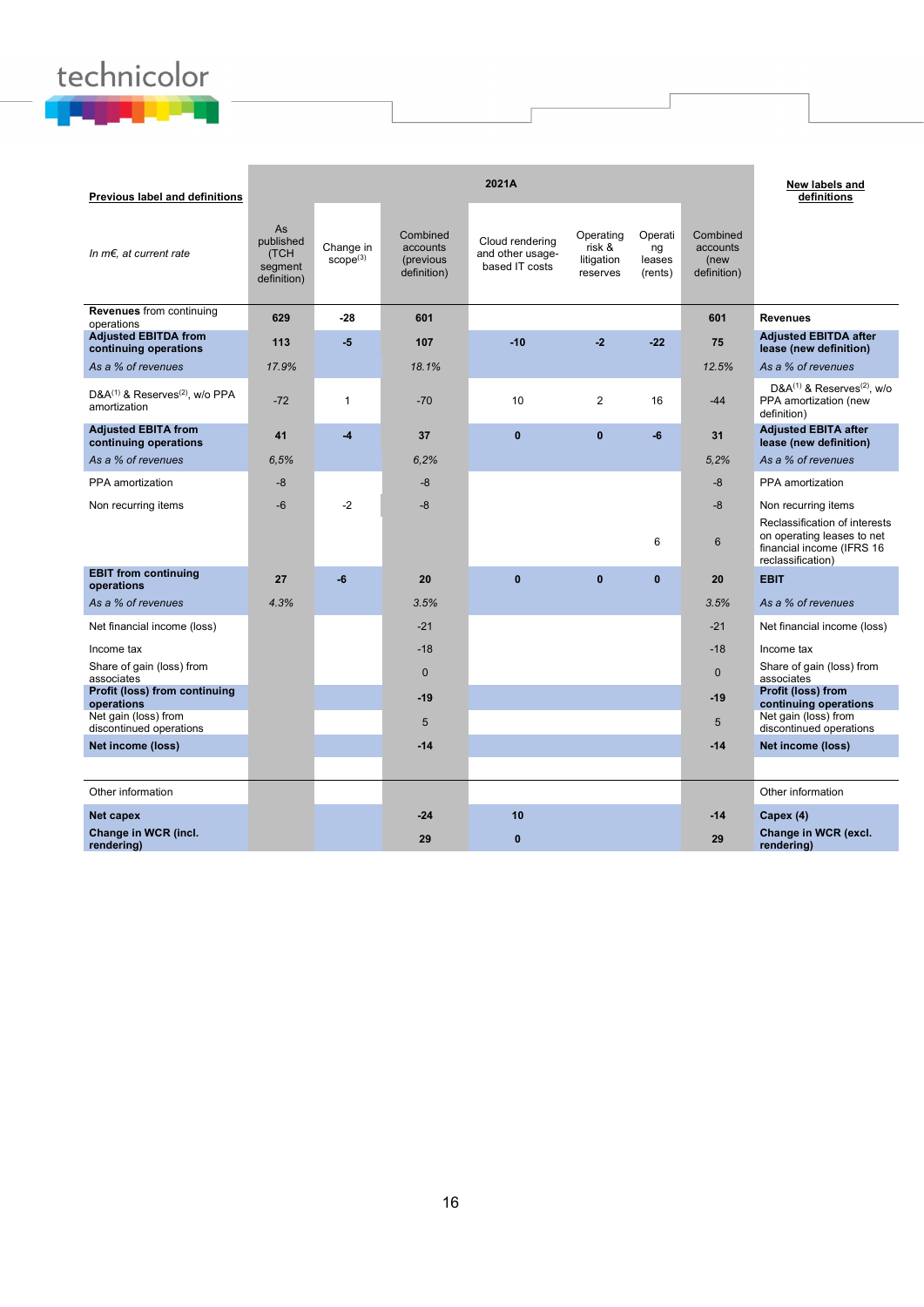# technicolor

| Previous label and<br>definitions                                      |                                                   |                                   |                                                   | 2020A                                                    |                                               |                                    |                                              | New labels and<br>definitions                                                                                    |
|------------------------------------------------------------------------|---------------------------------------------------|-----------------------------------|---------------------------------------------------|----------------------------------------------------------|-----------------------------------------------|------------------------------------|----------------------------------------------|------------------------------------------------------------------------------------------------------------------|
| In $m \in$ , at current rate                                           | As<br>published<br>(TCH<br>segment<br>definition) | Change in<br>score <sup>(3)</sup> | Combined<br>accounts<br>(previous<br>definitions) | Cloud<br>rendering and<br>other usage-<br>based IT costs | Operating<br>risk &<br>litigation<br>reserves | Operati<br>ng<br>leases<br>(rents) | Combined<br>accounts<br>(new<br>definitions) |                                                                                                                  |
| <b>Revenues</b> from continuing<br>operations                          | 513                                               | $-75$                             | 438                                               |                                                          |                                               |                                    | 438                                          | <b>Revenues</b>                                                                                                  |
| <b>Adiusted EBITDA from</b><br>continuing operations                   | 18                                                |                                   | 18                                                | $-10$                                                    | $\mathbf{0}$                                  | $-21$                              | $-12$                                        | <b>Adiusted EBITDA after</b><br>lease (new definition)                                                           |
| As a % of revenues                                                     | 3.6%                                              |                                   | 4.2%                                              |                                                          |                                               |                                    | $-2.7%$                                      | As a % of revenues                                                                                               |
| D&A <sup>(1)</sup> & Reserves <sup>(2)</sup> , w/o PPA<br>amortization | $-97$                                             | 16                                | $-81$                                             | 10                                                       | $\Omega$                                      | 17                                 | $-55$                                        | $D&A^{(1)}&Reserves^{(2)}$ .<br>w/o PPA amortization<br>(new definition)                                         |
| <b>Adjusted EBITA from</b><br>continuing operations                    | $-78$                                             | 15                                | $-63$                                             | $\mathbf{0}$                                             | $\mathbf{0}$                                  | $-4$                               | $-67$                                        | <b>Adjusted EBITA after</b><br>lease (new definition)                                                            |
| As a % of revenues                                                     | $-15,3%$                                          |                                   | $-14.3%$                                          |                                                          |                                               |                                    | $-15.3%$                                     | As a % of revenues                                                                                               |
| PPA amortization                                                       | -8                                                | $\blacksquare$                    | $-8$                                              |                                                          |                                               |                                    | -8                                           | PPA amortization                                                                                                 |
| Non recurring items                                                    | $-16$                                             | $-13$                             | $-29$                                             |                                                          |                                               |                                    | $-29$                                        | Non recurring items                                                                                              |
|                                                                        |                                                   |                                   |                                                   |                                                          |                                               | $\overline{\mathbf{A}}$            | $\overline{4}$                               | Reclassification of<br>interests on operating<br>leases to net financial<br>income (IFRS 16<br>reclassification) |
| <b>EBIT</b> from continuing<br>operations                              | $-103$                                            | $\overline{3}$                    | $-100$                                            | $\mathbf{0}$                                             | $\mathbf{0}$                                  | $\mathbf{0}$                       | $-100$                                       | <b>EBIT</b>                                                                                                      |
| As a % of revenues                                                     | $-20.0%$                                          |                                   | $-22.8%$                                          |                                                          |                                               |                                    | $-22.8%$                                     | As a % of revenues                                                                                               |
| Net financial income (loss)                                            |                                                   |                                   | $-12$                                             |                                                          |                                               |                                    | $-12$                                        | Net financial income<br>$(\text{loss})$                                                                          |
| Income tax                                                             |                                                   |                                   | 10                                                |                                                          |                                               |                                    | 10 <sup>1</sup>                              | Income tax                                                                                                       |
| Share of gain (loss) from<br>associates                                |                                                   |                                   | $\mathbf{0}$                                      |                                                          |                                               |                                    | $\mathbf{0}$                                 | Share of gain (loss) from<br>associates                                                                          |
| Profit (loss) from continuing<br>operations                            |                                                   |                                   | $-102$                                            |                                                          |                                               |                                    | $-102$                                       | Profit (loss) from<br>continuing operations                                                                      |
| Net gain (loss) from<br>discontinued operations                        |                                                   |                                   | $-24$                                             |                                                          |                                               |                                    | $-24$                                        | Net gain (loss) from<br>discontinued operations                                                                  |
| Net income (loss)                                                      |                                                   |                                   | $-126$                                            |                                                          |                                               |                                    | $-126$                                       | Net income (loss)                                                                                                |
|                                                                        |                                                   |                                   |                                                   |                                                          |                                               |                                    |                                              |                                                                                                                  |
| Other information                                                      |                                                   |                                   |                                                   |                                                          |                                               |                                    |                                              | Other information                                                                                                |
| Net capex                                                              |                                                   |                                   | $-30$                                             | $\overline{7}$                                           |                                               |                                    | $-23$                                        | Capex (4)                                                                                                        |
| Change in WCR (incl.<br>rendering)                                     |                                                   |                                   | -5                                                | $\overline{2}$                                           |                                               |                                    | $-3$                                         | Change in WCR (excl.<br>rendering)                                                                               |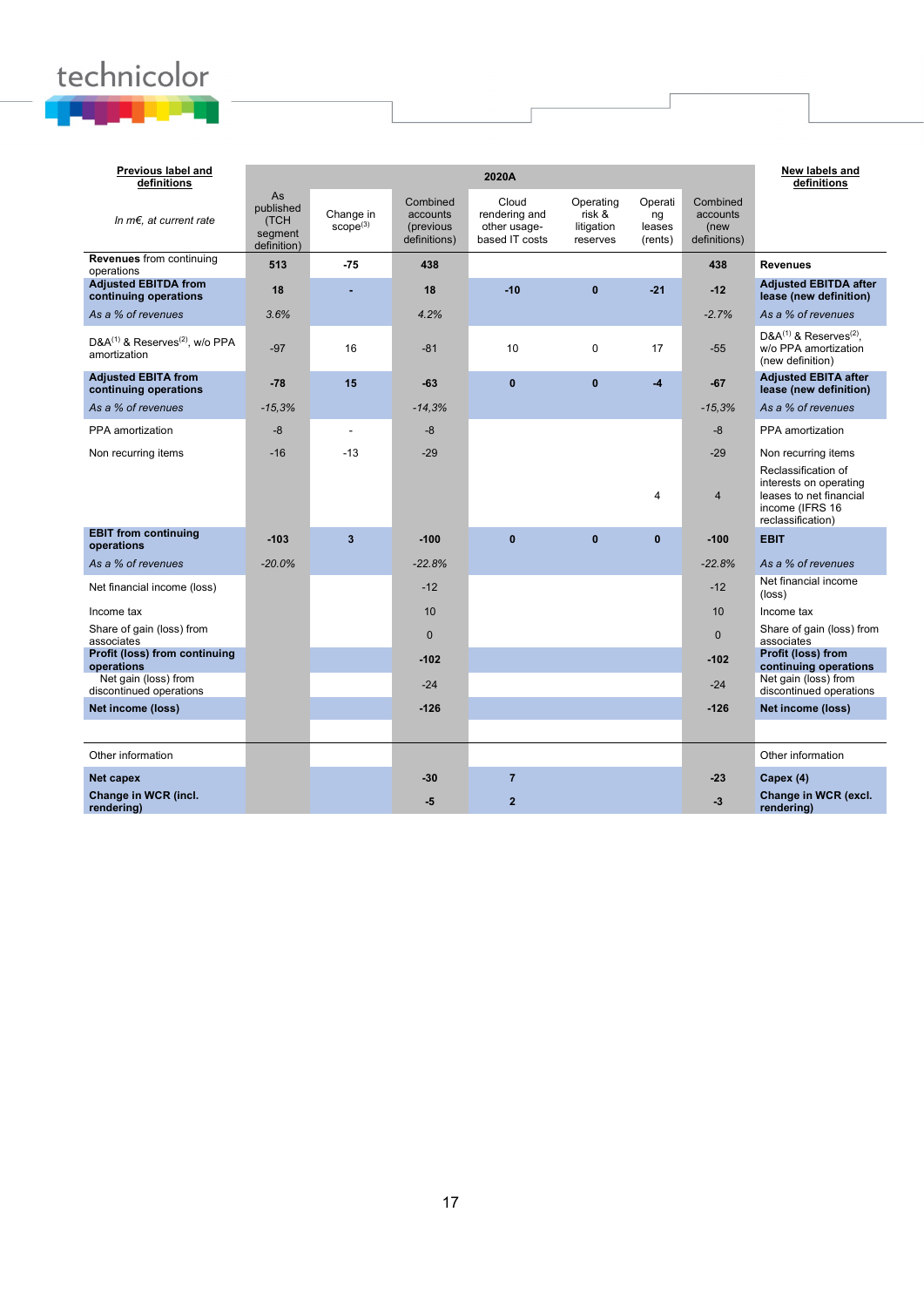# technicolor

| Previous label and<br>definitions                                      |                                                   |                                   |                                                   | 2019A                                                    |                                               |                                    |                                              | New labels and<br>definitions                                                                                    |
|------------------------------------------------------------------------|---------------------------------------------------|-----------------------------------|---------------------------------------------------|----------------------------------------------------------|-----------------------------------------------|------------------------------------|----------------------------------------------|------------------------------------------------------------------------------------------------------------------|
| In $m \in$ , at current rate                                           | As<br>published<br>(TCH<br>segment<br>definition) | Change in<br>score <sup>(3)</sup> | Combined<br>accounts<br>(previous<br>definitions) | Cloud<br>rendering and<br>other usage-<br>based IT costs | Operating<br>risk &<br>litigation<br>reserves | Operati<br>ng<br>leases<br>(rents) | Combined<br>accounts<br>(new<br>definitions) |                                                                                                                  |
| <b>Revenues from continuing</b><br>operations                          | 893                                               | $-122$                            | 771                                               |                                                          |                                               |                                    | 771                                          | <b>Revenues</b>                                                                                                  |
| <b>Adjusted EBITDA from</b><br>continuing operations                   | 164                                               | $-14$                             | 150                                               | $-32$                                                    | $\overline{1}$                                | $-25$                              | 94                                           | <b>Adjusted EBITDA after</b><br>lease (new definition)                                                           |
| As a % of revenues                                                     | 18.3%                                             |                                   | 19.4%                                             |                                                          |                                               |                                    | 12.2%                                        | As a % of revenues                                                                                               |
| D&A <sup>(1)</sup> & Reserves <sup>(2)</sup> , w/o PPA<br>amortization | $-136$                                            | 18                                | $-118$                                            | 32                                                       | $-1$                                          | 21                                 | $-65$                                        | $D&A^{(1)}&Reserves^{(2)}$ .<br>w/o PPA amortization<br>(new definition)                                         |
| <b>Adiusted EBITA from</b><br>continuing operations                    | 28                                                | 4                                 | 32                                                | $\bf{0}$                                                 | $\bf{0}$                                      | $-3$                               | 29                                           | <b>Adjusted EBITA after</b><br>lease (new definition)                                                            |
| As a % of revenues                                                     | 3.1%                                              |                                   | 4.2%                                              |                                                          |                                               |                                    | 3.7%                                         | As a % of revenues                                                                                               |
| PPA amortization                                                       | $-8$                                              | $\overline{a}$                    | $-8$                                              |                                                          |                                               |                                    | $-8$                                         | PPA amortization                                                                                                 |
| Non recurring items                                                    | $-16$                                             | 3                                 | $-13$                                             |                                                          |                                               |                                    | $-13$                                        | Non recurring items                                                                                              |
|                                                                        |                                                   |                                   |                                                   |                                                          |                                               | 3                                  | 3                                            | Reclassification of<br>interests on operating<br>leases to net financial<br>income (IFRS 16<br>reclassification) |
| <b>EBIT from continuing</b><br>operations                              | 3                                                 | 8                                 | 11                                                | $\mathbf{0}$                                             | $\mathbf{0}$                                  | $\mathbf{0}$                       | 11                                           | <b>EBIT</b>                                                                                                      |
| As a % of revenues                                                     | 0,3%                                              |                                   | 1,4%                                              |                                                          |                                               |                                    | 1,4%                                         | As a % of revenues                                                                                               |
| Net financial income (loss)                                            |                                                   |                                   | $-30$                                             |                                                          |                                               |                                    | $-30$                                        | Net financial income<br>(loss)                                                                                   |
| Income tax                                                             |                                                   |                                   | $-8$                                              |                                                          |                                               |                                    | $-8$                                         | Income tax                                                                                                       |
| Share of gain (loss) from<br>associates                                |                                                   |                                   | $\mathbf 0$                                       |                                                          |                                               |                                    | $\mathbf{0}$                                 | Share of gain (loss) from<br>associates                                                                          |
| Profit (loss) from continuing<br>operations                            |                                                   |                                   | $-27$                                             |                                                          |                                               |                                    | $-27$                                        | Profit (loss) from<br>continuing operations                                                                      |
| Net gain (loss) from<br>discontinued operations                        |                                                   |                                   | $-11$                                             |                                                          |                                               |                                    | $-11$                                        | Net gain (loss) from<br>discontinued operations                                                                  |
| Net income (loss)                                                      |                                                   |                                   | $-38$                                             |                                                          |                                               |                                    | $-38$                                        | Net income (loss)                                                                                                |
|                                                                        |                                                   |                                   |                                                   |                                                          |                                               |                                    |                                              |                                                                                                                  |
| Other information                                                      |                                                   |                                   |                                                   |                                                          |                                               |                                    |                                              | Other information                                                                                                |
| Net capex                                                              |                                                   |                                   | $-57$                                             | $\overline{2}$                                           |                                               |                                    | $-56$                                        | Capex (4)                                                                                                        |
| Change in WCR (incl.<br>rendering)                                     |                                                   |                                   | $-24$                                             | 31                                                       |                                               |                                    | $\overline{7}$                               | Change in WCR (excl.<br>rendering)                                                                               |

*(1) Including IT capacity use for rendering in Technicolor Creative Studios (2) Risk, litigation and warranty reserves*

*(3) Mainly Post Production*

*(4) Excluding usage IT cost based (without cloud rendering).*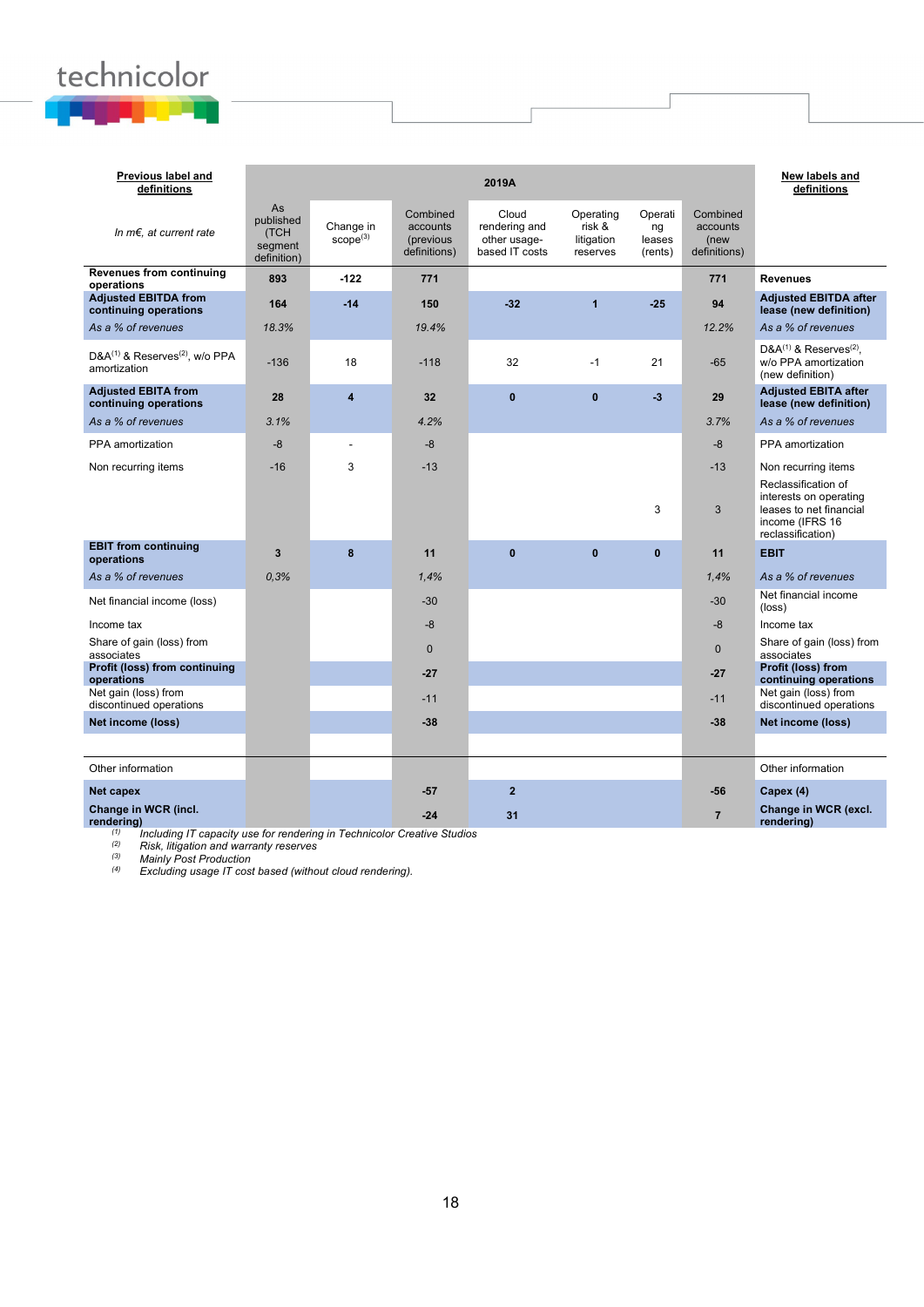

## **Risk Factors**

## **Risk Factors related to TCS business**

**Covid-19 pandemic/Health & Safety**: production delays, client delays, postponements or cancellations of projects and additional healthy and safety costs as a result of Covid-related restrictions may negatively impact the Group's business.

**Highly competitive industries**: highly competitive nature of the environment across all divisions (Film & Episodic VFX, Advertising, Animation and Games Art Services). In particular, Film & Episodic VFX projects are increasingly split among a significant number of VFX vendors due to tightening production deadlines and clients' wanting to diversify vendor risk. Furthermore, customers' insourcing of VFX and/or animation services may limit or reduce the addressable market in the future.

**Client concentration**: a significant part of the Group's business remains dependent upon its relationships with key content producers, including the major Hollywood studios, streaming providers and directors–any substantial deterioration in these relationships may negatively impact the Group's business and financial performance. Customer consolidation may also lead to an overall reduction in the volume of production on new content that requires VFX or animation services

**Customer project management**: potential difficulty for the Group to anticipate and allocate resources appropriately to execute projects on time and on budget, to reduce variances between projects and to adapt to changes imposed by customers according to their production and release schedules, particularly for projects across multiple countries and time zones.

**Attract talents & invest in culture:** dependency on the recruitment and engagement of specialised personnel with a strong skills set (creative, technical, operational, etc.), with specific industry knowledge. The lack of a strategy/value proposition or cultural projects for the inclusion of the People & Talent function, combined with declining financial results, could reduce the attractiveness of the Group

**Skills & knowledge management, development & retention:** transformation, the current financial situation, lack of investment in systems, poaching by competitors and the absence of a strong culture, workplace wellness programs and key talent identification processes (such as high potential programs), may impact, depending on the business and the country or region, the ability to retain experience and employees in strategic positions, resources on which the Group relies

**Cybersecurity:** due to the existence of highly sensitive and confidential content, the secure management and transmission of Company and client information is a critical component of the Group's business. Unreliable content security systems and protocols can compromise both sensitive information and Group assets

**Interest rate and exchange rate fluctuations:** the Group faces both exchange rate translation, as fluctuation can have an impact on the value of the assets, liabilities, revenues and expenses in Group's Combined Financial Statements, even if the value of these items has not changed in their original currency. The Group also faces transaction risk, mainly in its sales in U.S. dollar versus Canadian dollar, versus British pound and versus Indian rupee

**Evolving legal compliance & ethics:** the Group operates a global business that exposes it to risks associated with conducting business in multiple jurisdictions. The laws and regulations to which the Group may be subject include, but are not limited to, general business practices, competitive practices, anti-corruption, handling of personal data, consumer protection, corporate governance, employment laws, local and international tax regulations and intellectual property rights. Any major changes in these laws and regulations could impact the Group's businesses